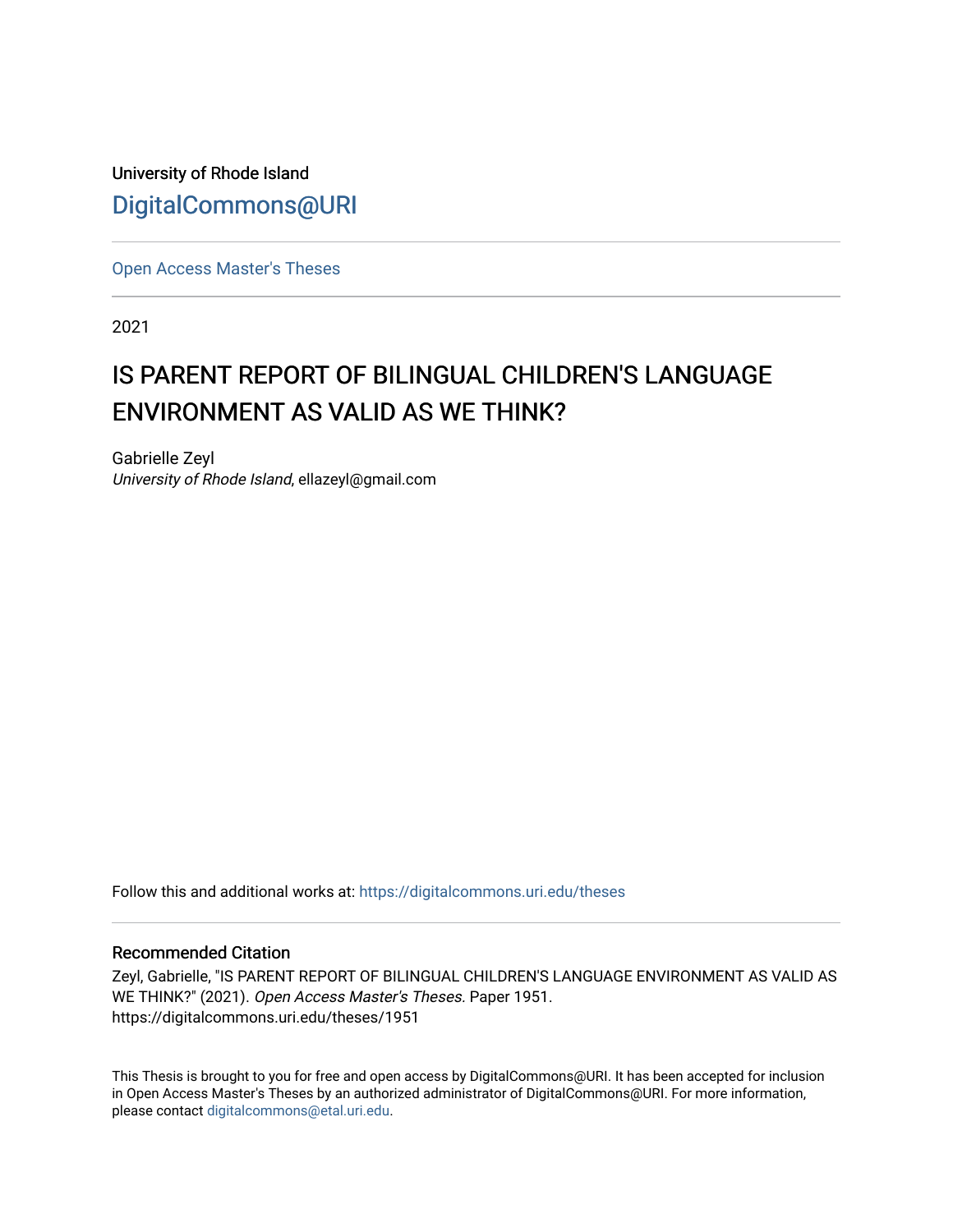# IS PARENT REPORT OF BILINGUAL CHILDREN'S LANGUAGE ENVIRONMENT

# AS VALID AS WE THINK?

BY

# GABRIELLE ZEYL

# A THESIS SUBMITTED IN PARTIAL FULFILLMENT OF THE

# REQUIREMENTS FOR THE DEGREE OF

# MASTER OF SCIENCE

IN

# SPEECH LANGUAGE PATHOLOGY

UNIVERSITY OF RHODE ISLAND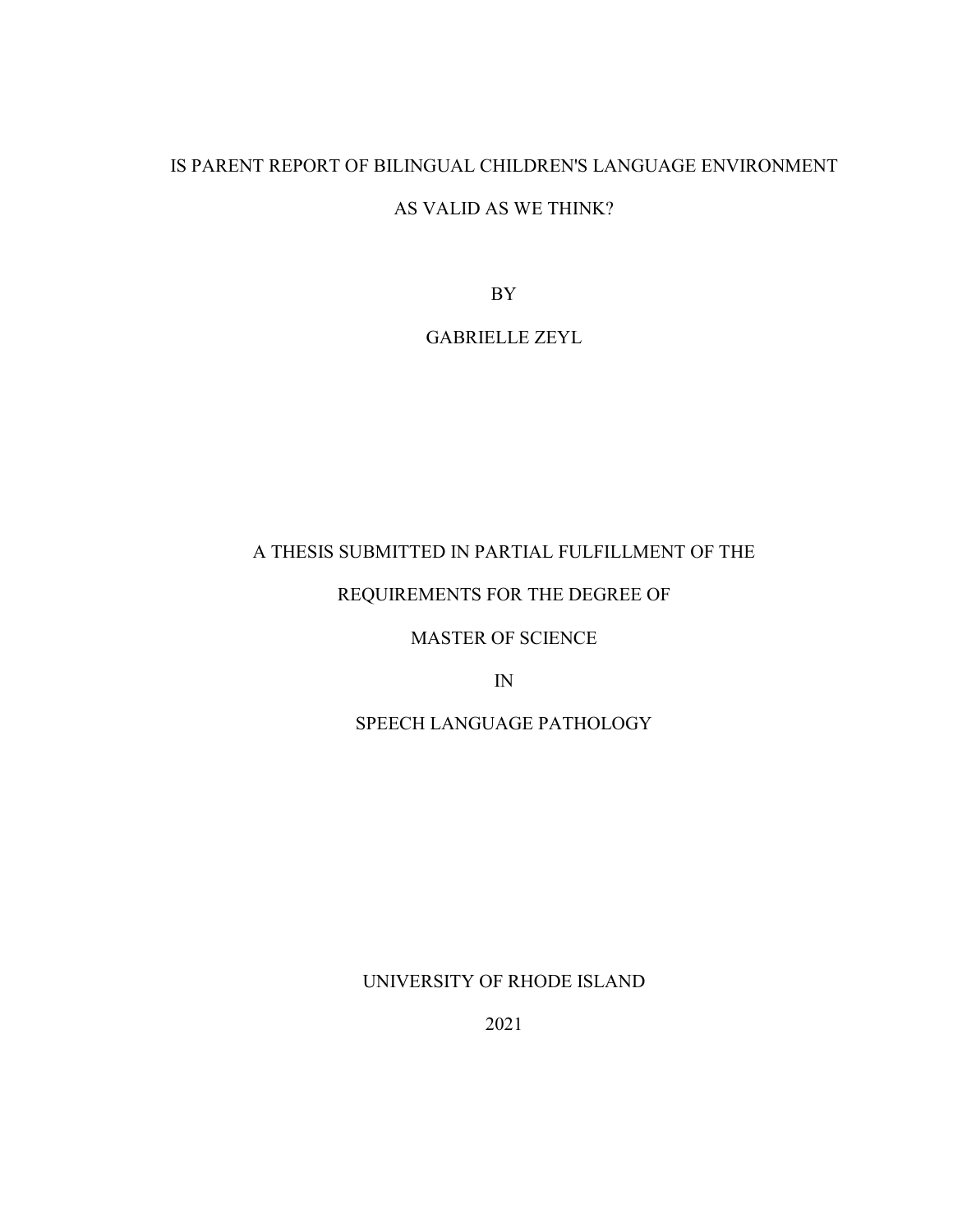# MASTER OF SCIENCE IN SPEECH LANGUAGE PATHOLOGY

OF

# GABRIELLE ZEYL

APPROVED:

Thesis Committee:

Major Professor

Alisa Baron

Vanessa Harwood

LeAnne Spino-Seijas

Brenton DeBoef DEAN OF THE GRADUATE SCHOOL

UNIVERSITY OF RHODE ISLAND 2021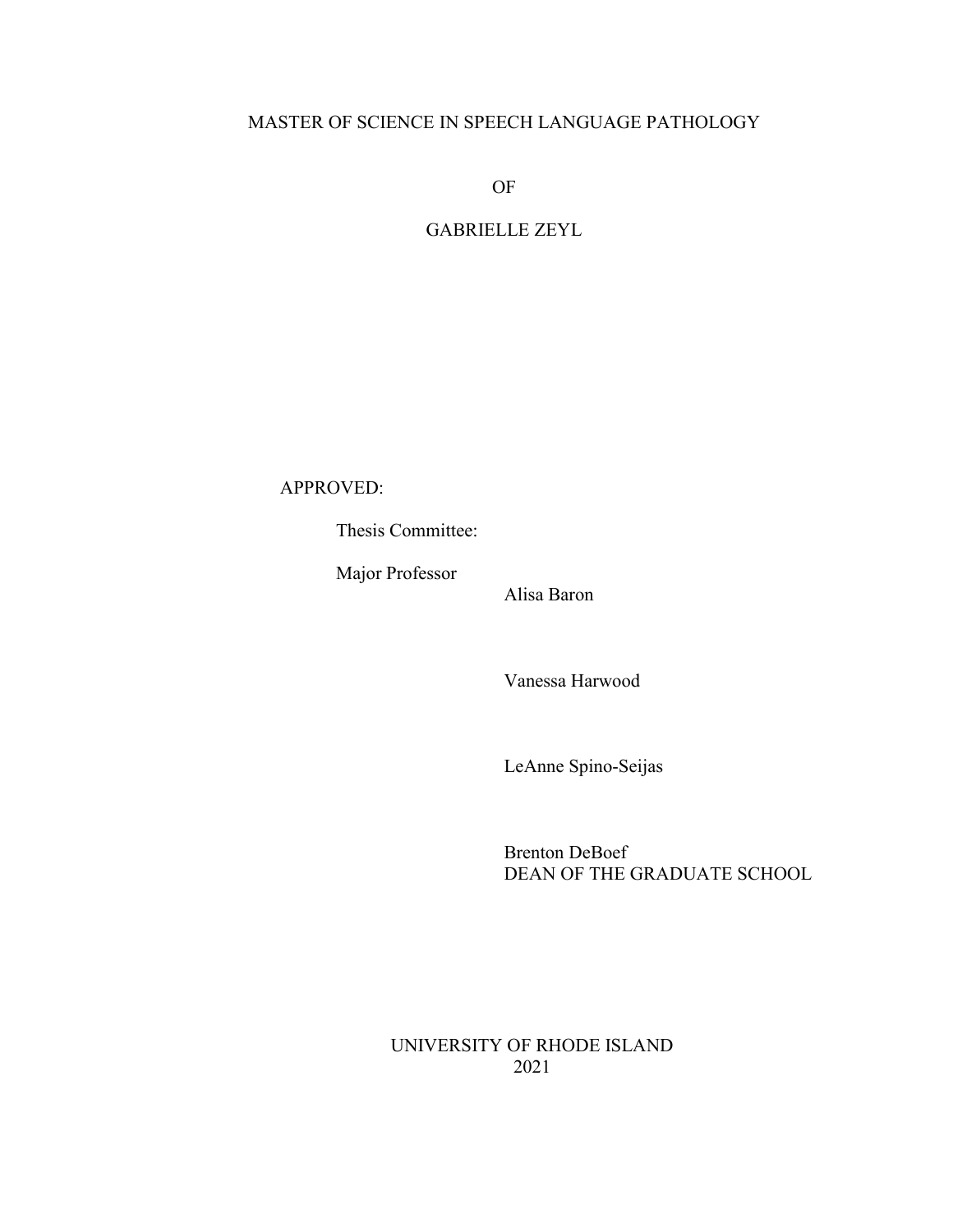#### **ABSTRACT**

Researchers have defined bilingual language proficiency and dominance in different ways for decades; however, to date there is no standard, systematic description used by the scientific community to quantify bilingual children's language skills. Parent report questionnaires have been regarded as a valid measure of a child's language skill. The purpose of this study is to explore the validity of parent report of their child's language use when compared to hand coded audio segments retrieved using the Language ENvironment Analysis (LENA) System. Additionally, this study explores potential differences in the number of conversational turns and amount of child-directed speech between monolingual and bilingual early elementary-aged children. Two third-grade students (1 monolingual and 1 Spanish-English bilingual) wore the LENA System for two days. Their parents completed the Bilingual Input-Output Survey (BIOS) to report on their child's language environment, including the amount of language their child hears and speaks. The amount of exposure and use in each language was calculated based on the hand coded segments recorded using the LENA device. These calculations were compared to parents' reported estimates of their child's language environment using the BIOS. For the bilingual participant analyzed, parent report did not appear to accurately estimate the child's language environment. Parents overestimated Spanish language exposure and use when compared to actual data retrieved from the LENA recordings. The monolingual participant heard more child-directed speech than the bilingual participant, yet the bilingual participant had nearly double the number of conversational turns. In order to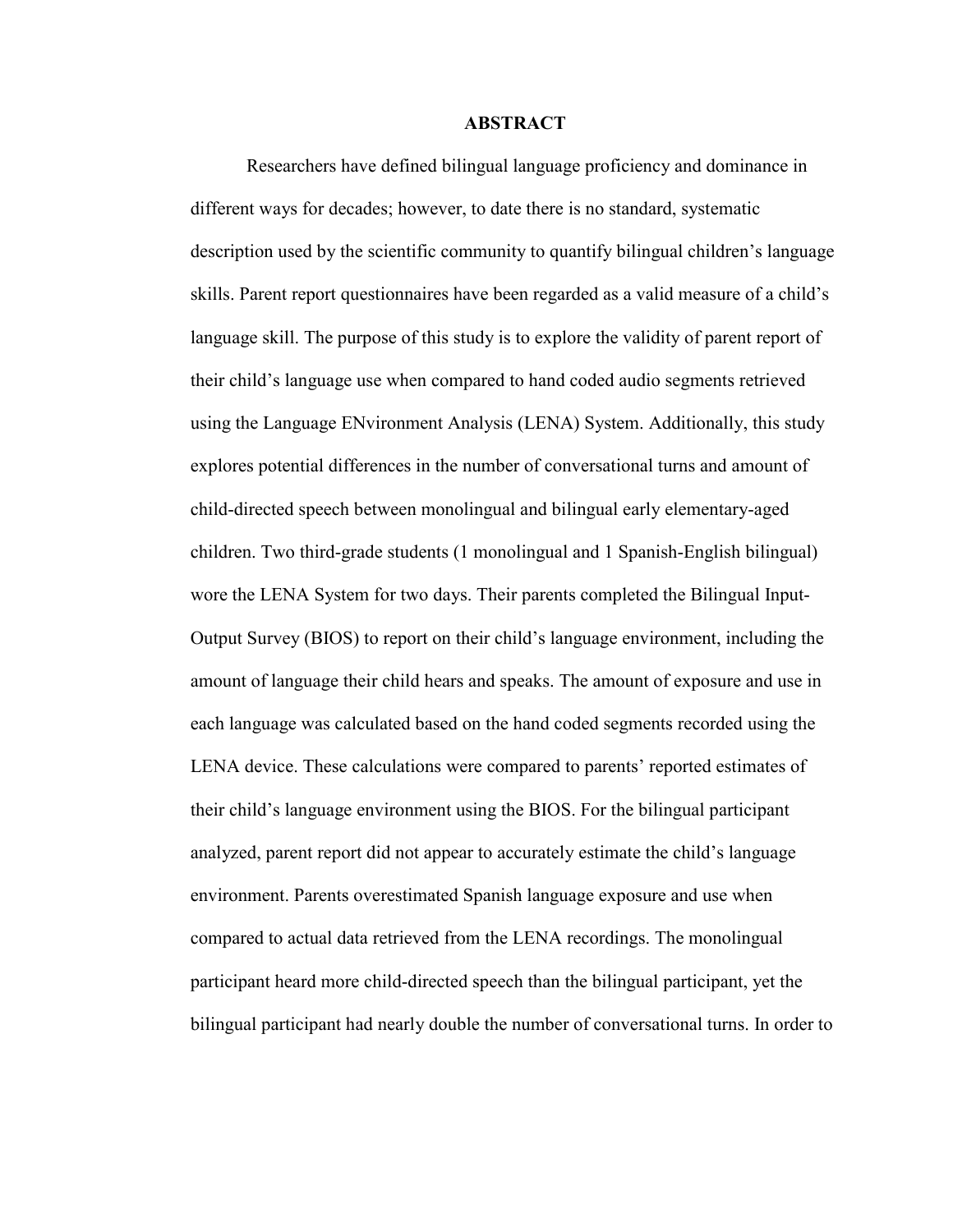generalize these findings beyond these two participants, this question needs to be explored on a larger scale.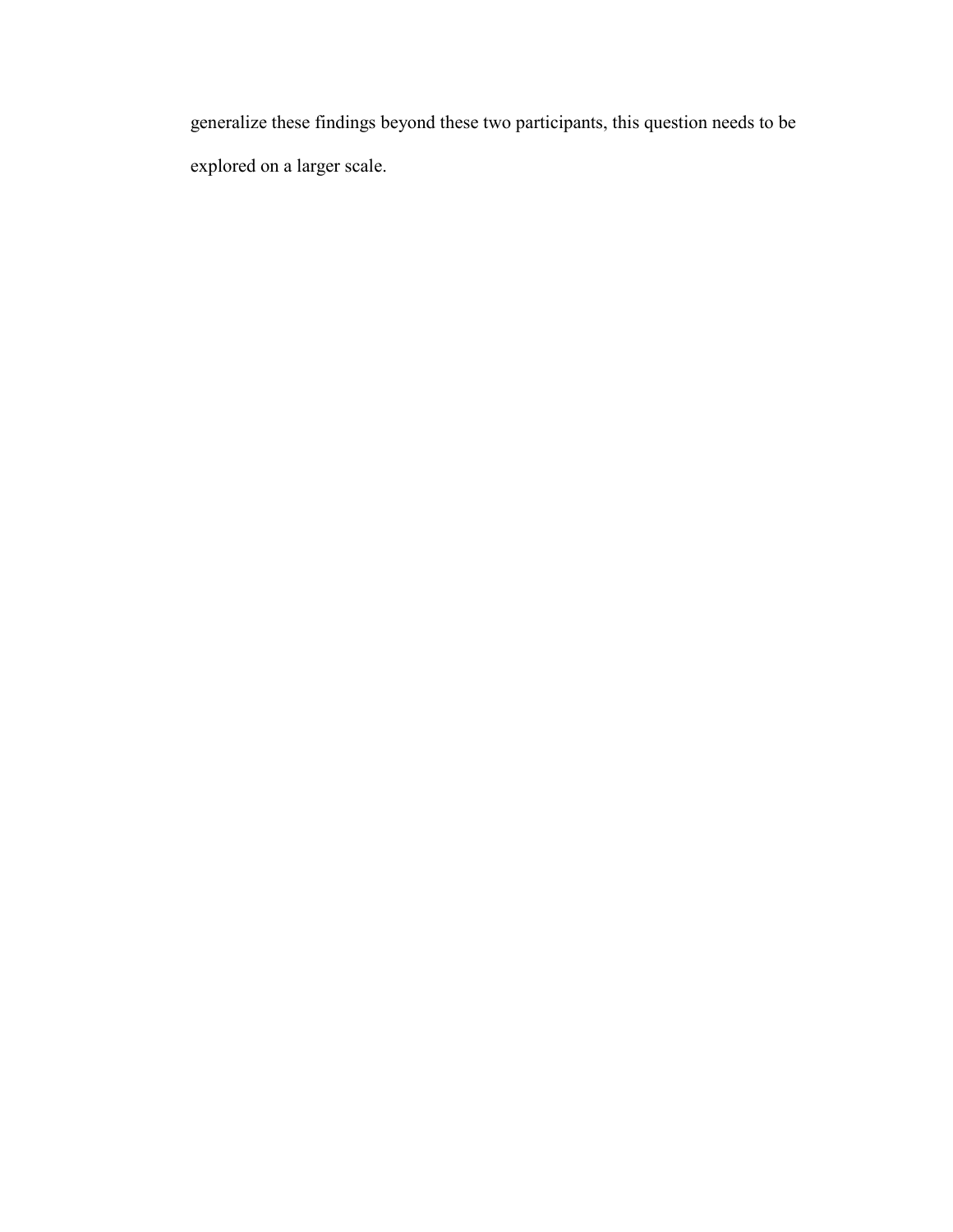### **ACKNOWLEDGMENTS**

I want to thank my parents for their love and encouragement, who taught me the value of education and investing in myself. I would like to thank my Opa, who infected me with a love for critical thinking and philosophy. I would also like to thank my partner Jacob, who has supported me throughout this entire process. Additionally, I would like to thank Alisa Baron for her patience, guidance, encouragement and advice throughout my time as a graduate student. Finally, I would like to thank Victoria Garcia, who dedicated her time and bilingual brain to hand coding segments for this study.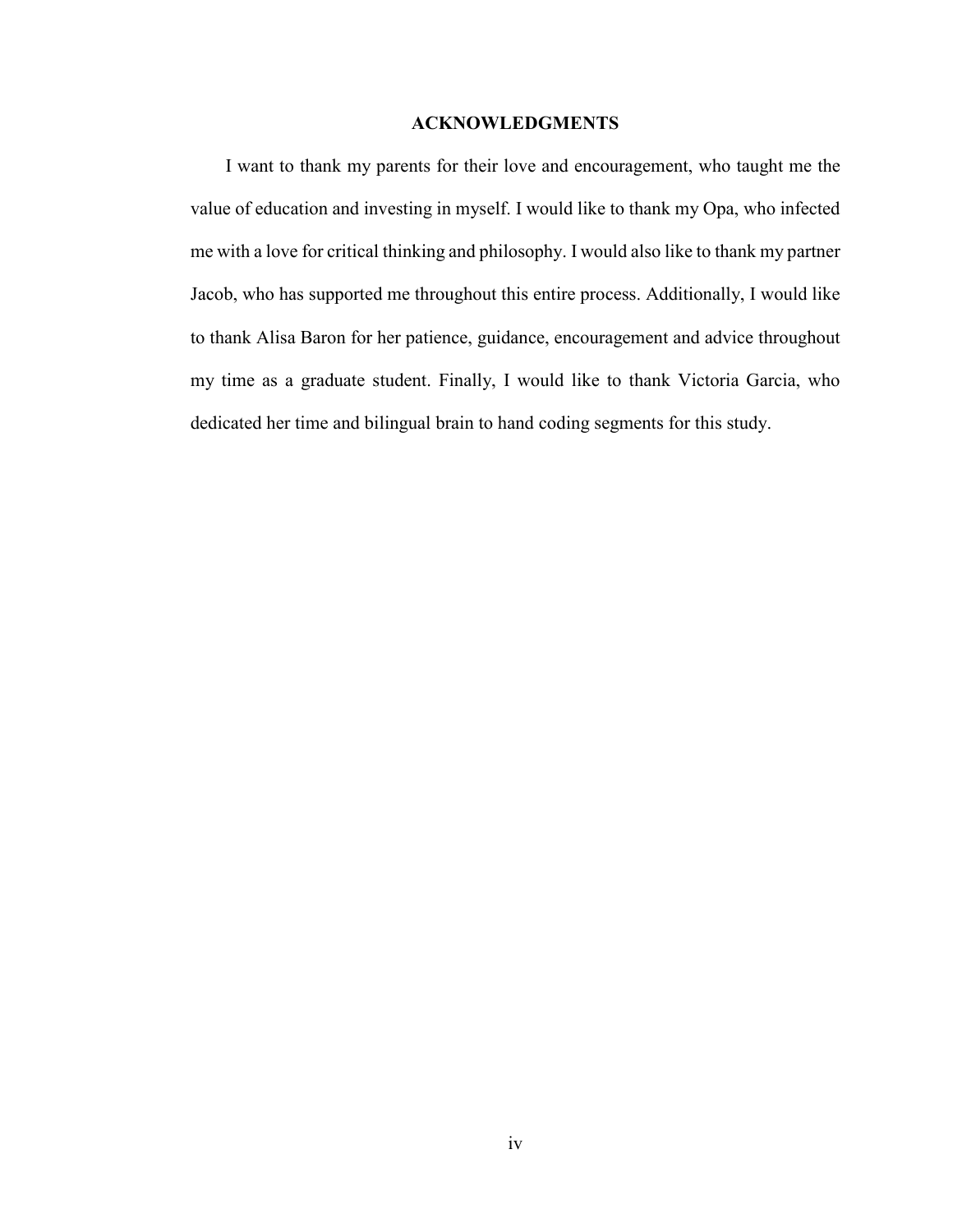# **TABLE OF CONTENTS**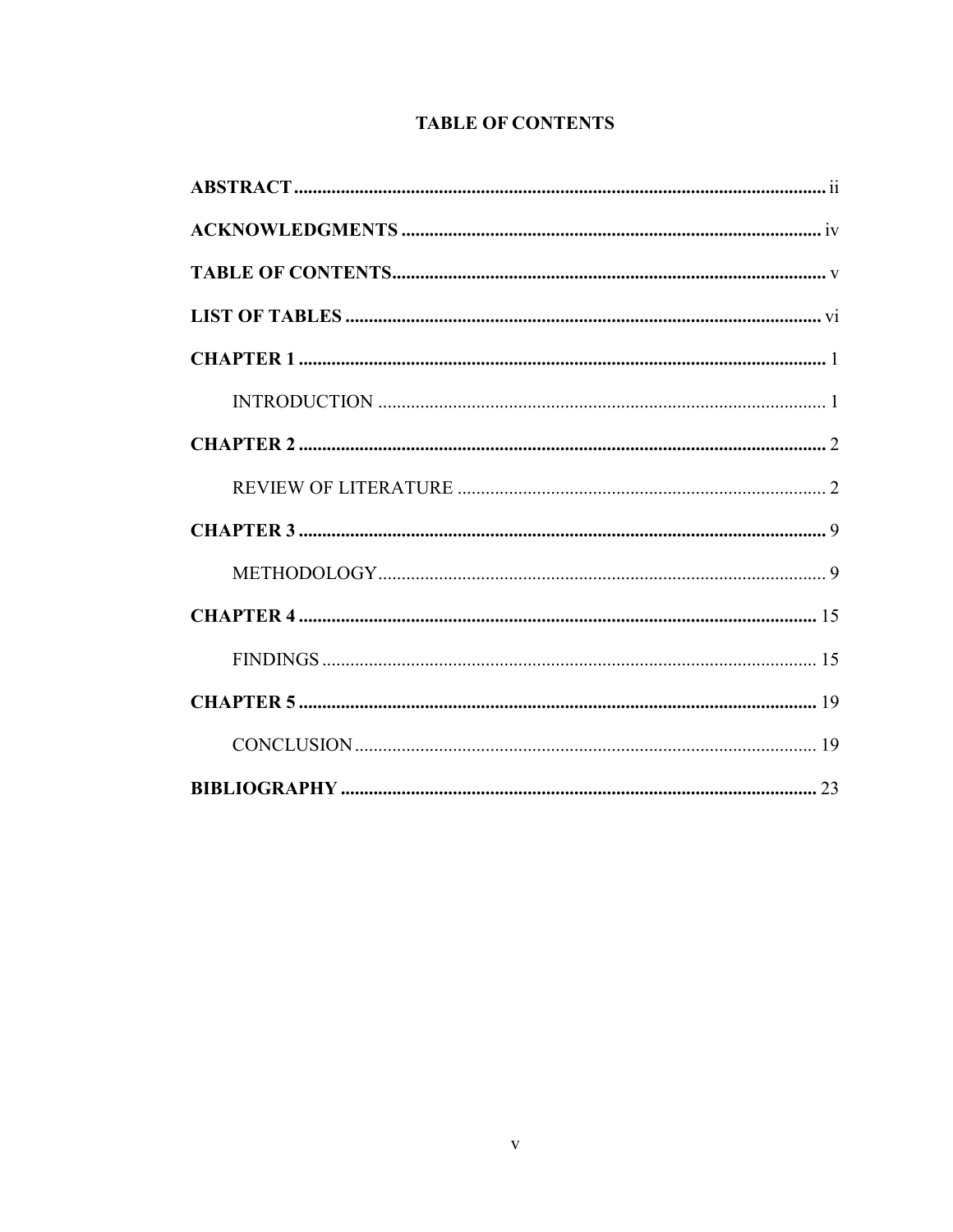# **LIST OF TABLES**

| <b>TABLE</b>                                                                      | PAGE |
|-----------------------------------------------------------------------------------|------|
|                                                                                   |      |
| Table 2. Predicted (BIOS) vs Observed (LENA) Language Environment  16             |      |
|                                                                                   |      |
| Table 4. Percent of Child-Directed vs Overheard Speech Given Total Language Input |      |
|                                                                                   |      |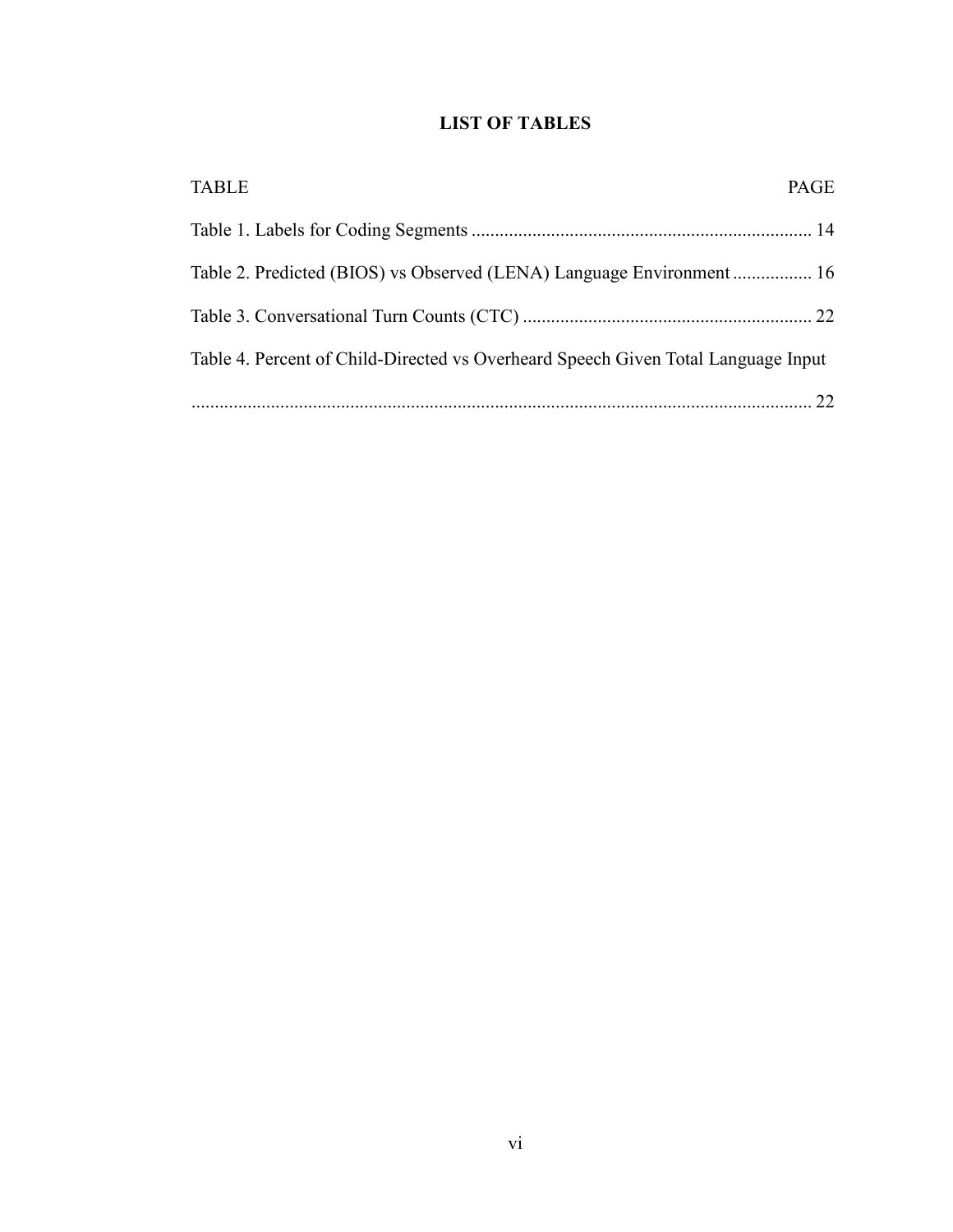### **CHAPTER 1**

# **INTRODUCTION**

Researchers have defined bilingual language proficiency and dominance in different ways for decades; however, to date there is no standard, systematic description used by the scientific community to quantify bilingual children's language skills (cf. Bedore et al., 2012; Fishman & Cooper, 1969; Grosjean, 1998). Operationalizing a definition of bilingualism is challenging due to the fact that there is significant variability in the environment bilingual children are exposed to and those who acquire two languages simultaneously (learning two languages at the same time) or sequentially (learning one language after the other), creating a wide spectrum of possible bilingual profiles. Bilingual children receive spoken input that is distributed across two languages and they must discriminate and differentiate this dual language input. A child's language profile is dependent on exposure to and use of each language, including the amount of child-directed speech from caregivers within each language (Gollan et al., 2015). Child directed speech is when parents explicitly attempt to guide their child's attention or behavior or engage their child in verbal responses and turn-taking (Shanks, 2016). This is different than overheard speech, which is adult speech that is not directed to the child but instead directed to another child or an adult; this is overheard because the adult is speaking within the child's earshot. Although bilingual children hear both languages, they do not necessarily receive equal exposure or opportunity to use the two languages, creating a complex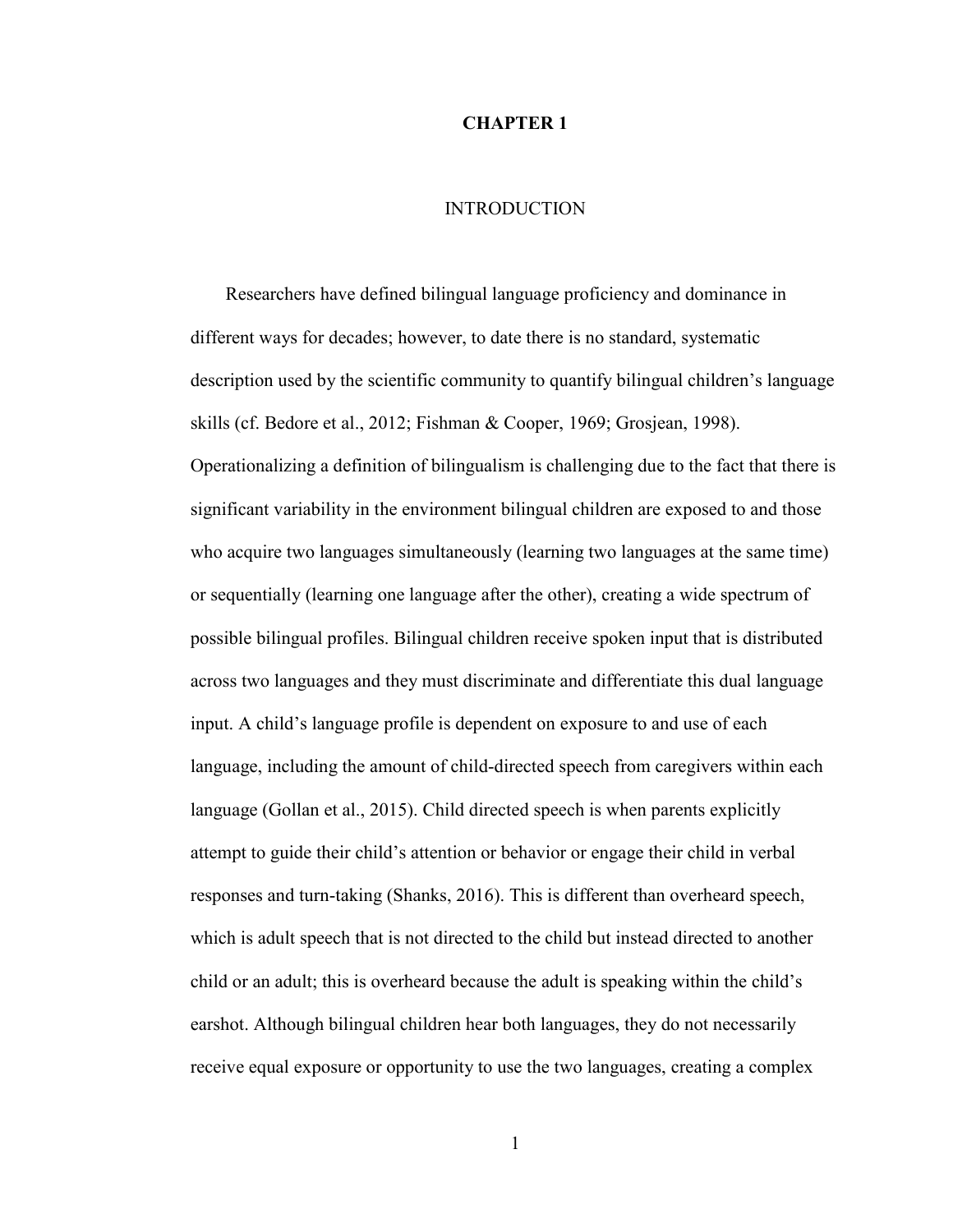language profile that is unique to each individual bilingual child (Grosjean, 2011). Therefore, bilingualism is on a continuum and children have a variety of language profiles that researchers describe and measure in different ways. Traditional measures to explain bilingual language skills in children rely on age of first exposure, cumulative language exposure, and/or current language use patterns through parent report (Bedore et al., 2012).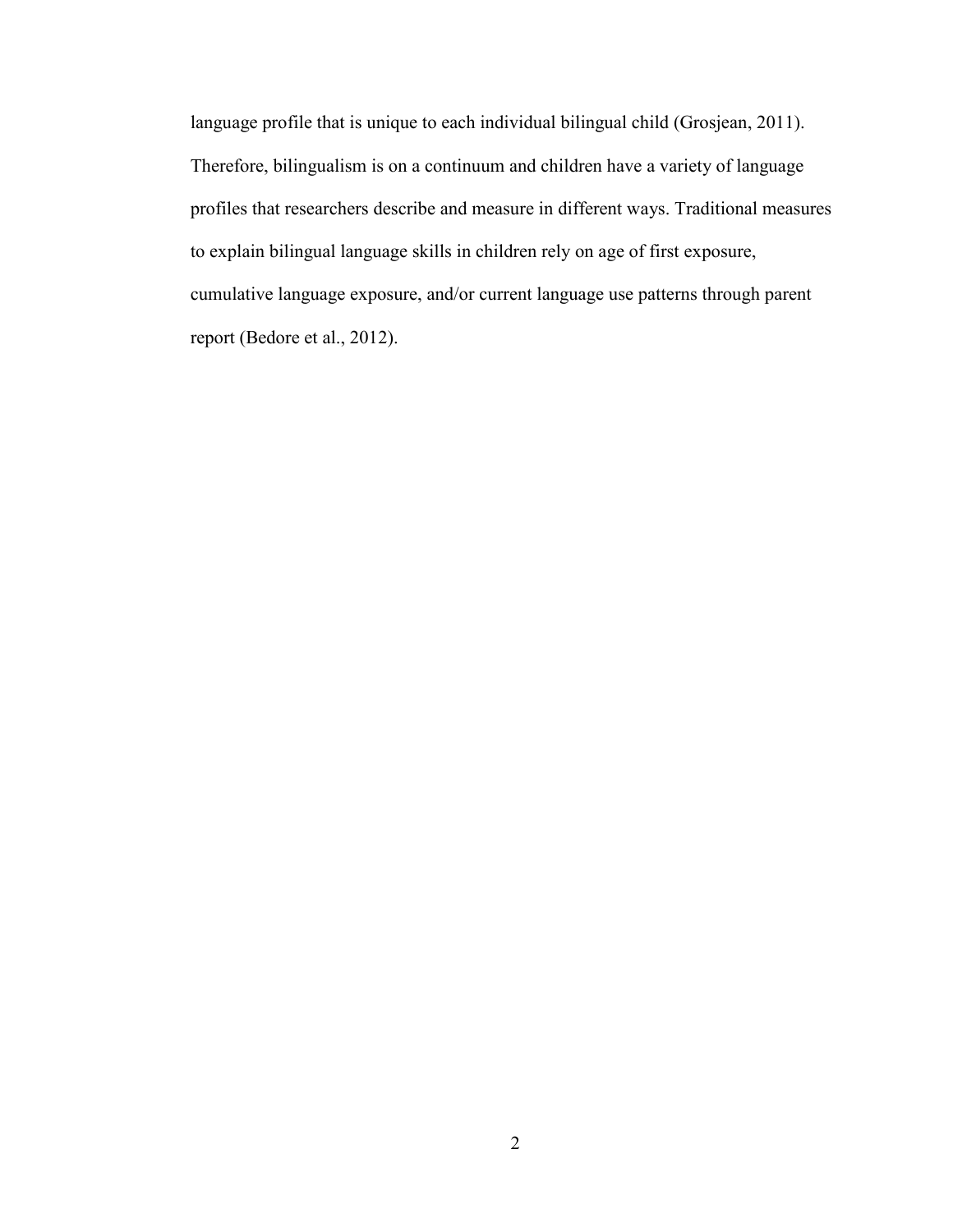#### **CHAPTER 2**

# REVIEW OF LITERATURE

### **The Use of Parent Report to Study Language Environment**

To date, research has shown that parent report questionnaires of a child's language exposure and use are a valid mechanism for vocabulary monitoring and measuring language skills (Mancilla-Martinez Jeannette et al., 2016). Through a parent report, researchers may ask a caregiver to describe their child's language profile to the best of their ability; for bilingual children, parents report on both languages. One type of parent report asks the caregiver to identify the languages their child typically hears and speaks on an hour-by-hour basis, then extrapolates this data to a full week to quantify the language environment. This report provides rough estimates of the child's exposure and use of each language (Peña et al., 2018). Some parent reports also include more intensive, diary-based measures of language in which caregivers keep a week-long log of the children's language exposure and specific caregiver interactions throughout the day, providing a more detailed, authentic depiction of children's bilingual experience than a typical caregiver report that asks parents to estimate exposure based on past experiences (Marchman et al., 2017). Parent report surveys are cost-effective and time-efficient, but it is necessary to analyze the validity of parent language questionnaires. This study aims to determine the accuracy of a parent's ability to report on their child's language exposure and use.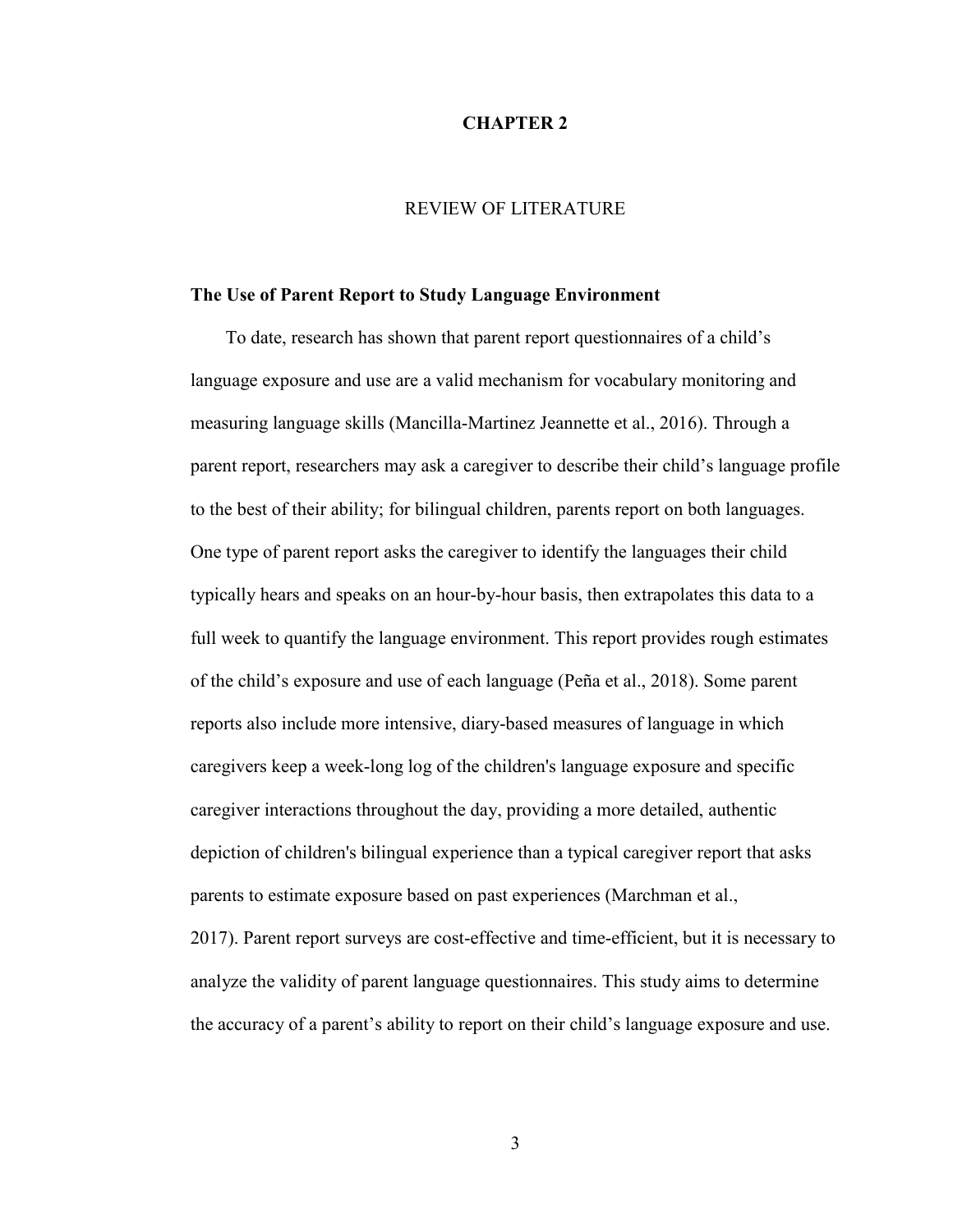#### **The Use of Parent Report with Bilingual Populations**

Due to variability in daily caregiver interactions and language contexts for listening and speaking two languages, it is possible that parents differ in the accuracy of explaining their bilingual child's listening environment within parent report measures. While parent report is strongly related to diary-based measures of language use and bilingual children's language skill (Hoff et al., 2012; Place & Hoff, 2011), it may underestimate the amount of language the child actually hears, making it difficult to gauge the child's true language environment (Houwer et al., 2005; Ribot et al., 2018). A persistent and somewhat puzzling finding in the literature regarding Spanish-English bilingual development in the United States is that it appears to require more Spanish input to learn Spanish than English input to learn English (Hoff et al., 2012; Pearson et al., 1997; Ribot & Hoff, 2014). Studies that have assessed Spanish-English bilingual children's expressive language skills in both languages found that those who are reported to hear a balanced amount of each language appear to be more Englishdominant in their conversational skills while those who come from Spanish-dominant environments tend to be balanced in their language abilities across the two languages (Hoff & Ribot, 2016). This could be due to measures of input underestimating English exposure in other language environments, like school or television, or the effects of living in the United States where the majority language is English; most of what children read or hear outside the home will be in English. Essentially, this means that parent report may underestimate the amount of English a child actually hears, not that English requires less input or is easier to learn than Spanish.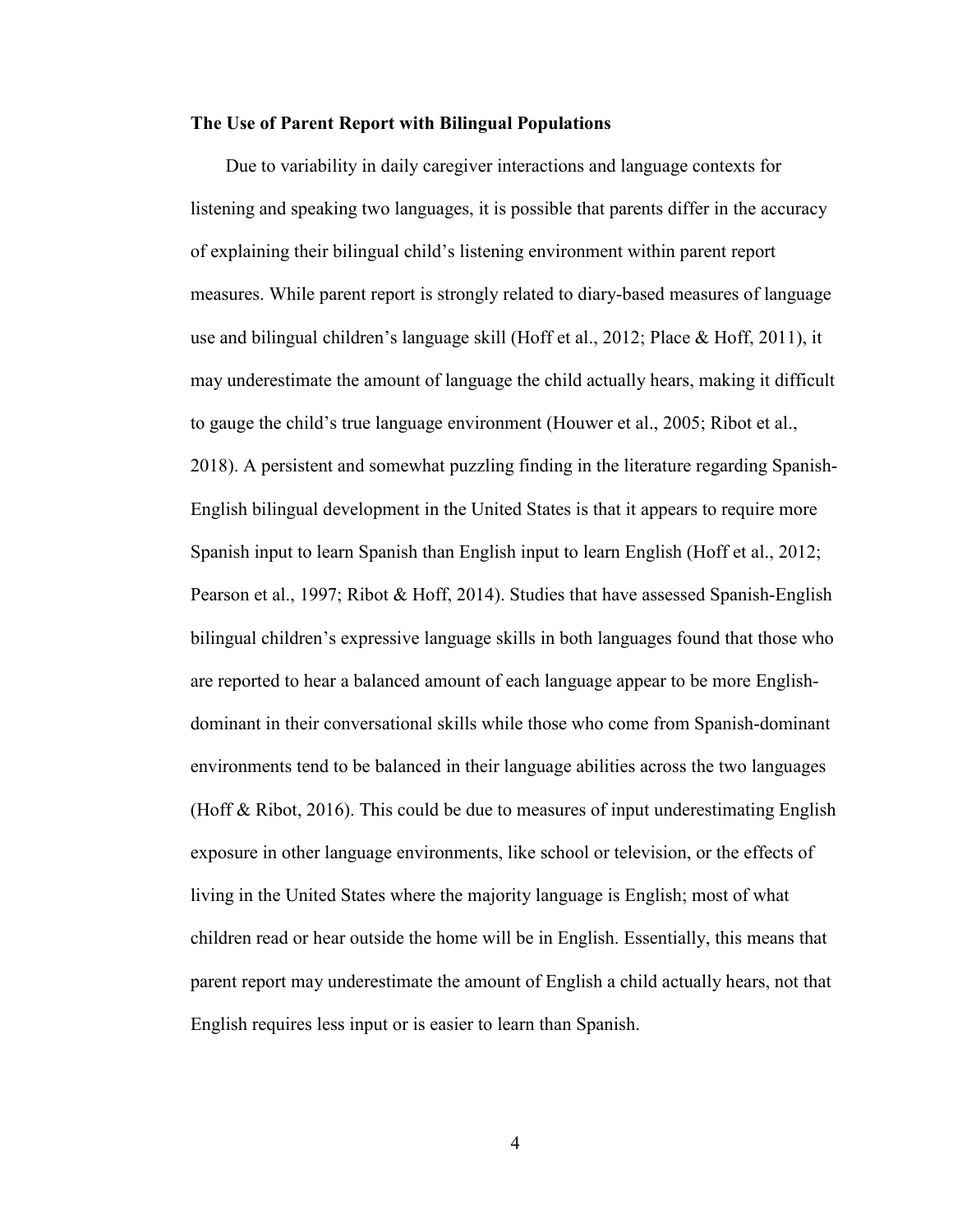This finding may also be due to a cultural practice of adults expecting children to speak less in Spanish language interactions, reducing children's levels of Spanish output relative to their Spanish input. There have been noted differences between bilinguals and monolinguals in the number of conversational turns taken between mothers and their children. A study of mother-child conversations in bilingual Latino mother-child pairs speaking Spanish, and monolingual Anglo mother-child pairs speaking English, found that Anglo children took more conversational turns than Latino children when speaking with their mothers (Shanks, 2016). This would explain the finding that children may have reduced levels of Spanish output relative to their input. Language output directly contributes to expressive language skill and development (Ribot et al., 2018); this could explain the gap between the amount of Spanish input children hear and the level of Spanish expressive skill they display. Essentially, children from Spanish-dominant environments may be balanced in their expressive language abilities across the two languages because there is a cultural expectation that the child speaks less in Spanish. However, it is important to note that this could be due to a difference between monolingual and bilingual language learners rather than being attributed to a cultural difference. Since the study included bilingual native Spanish speakers, the observed difference could be attributed to bilingualism itself (bilingual vs. monolingual) and not culture (Latino vs. Anglo) or language (Spanish vs. English).

In support of there being cultural differences, Peredo et al., (2020) found that Spanish-speaking Latino caregivers from low-socioeconomic backgrounds use a more directive interaction style than English-speaking caregivers from high-socioeconomic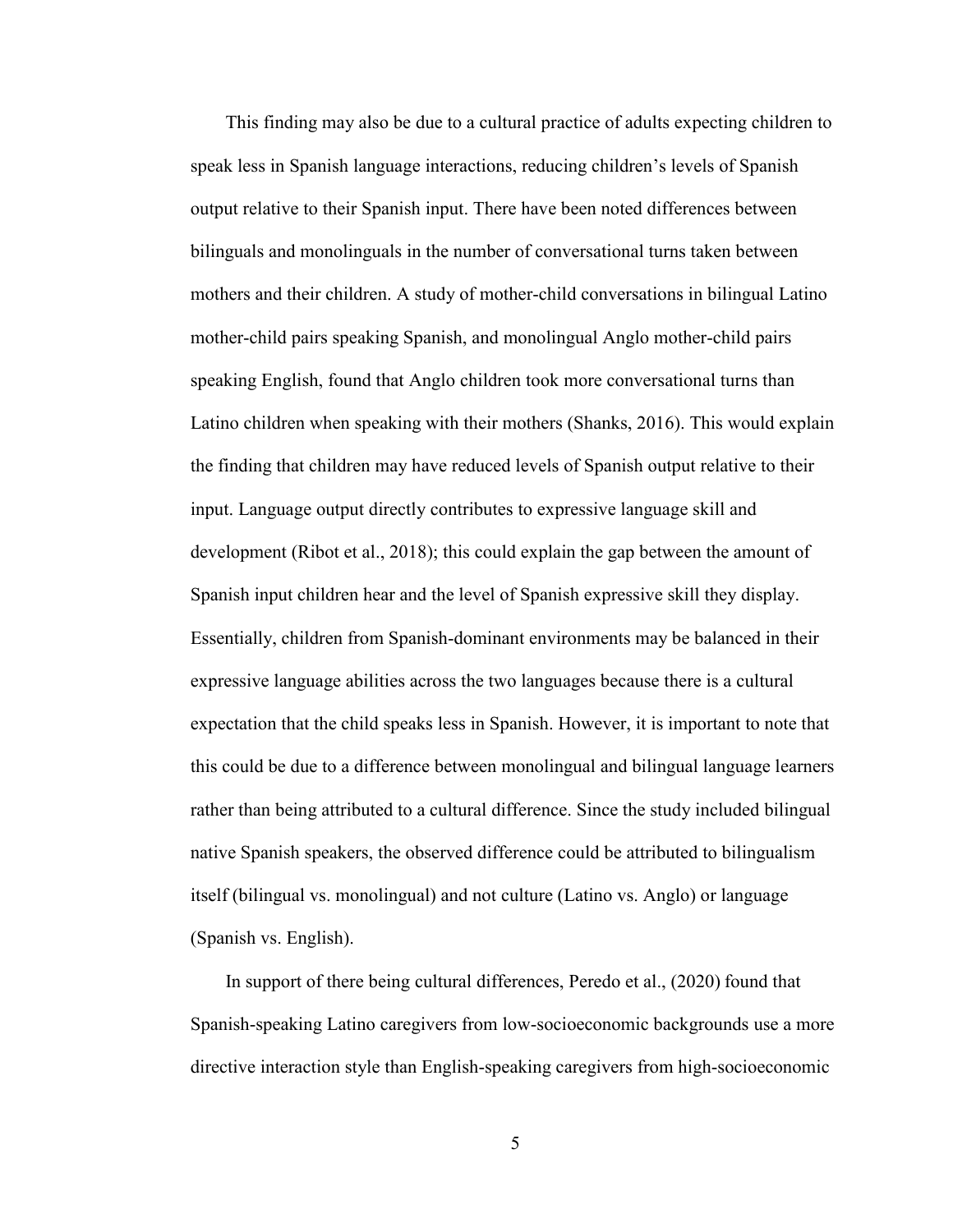backgrounds. A directive interaction style is high in intrusive behaviors that attempt to control the child (such as taking an item from the child's hands) and gives the child few opportunities to take communicative turns. Non-Latino, English-speaking caregivers from high-socioeconomic backgrounds spent more time observing and narrating play and providing opportunities for cognitive stimulation (Peredo et al. (2020). It is possible that this cultural difference in interaction styles may result in less opportunities for conversational turn-taking for Spanish-speaking Latino children. This cultural parenting style of decreased expectations and opportunities for turntaking may further explain why children's levels of Spanish output are reduced relative to their input, per parent report measures.

However, as previously stated, a bilingual child's language profile depends on exposure, use and amount of child-directed speech within each language (Gollan et al., 2015). All of these factors (exposure, use, and child-directed speech) influencing a child's language profile may make language reporting from parents flawed, biased or difficult to precisely measure. The difference in Spanish output relative to Spanish input may, in fact, be attributed to parent report measures inaccurately estimating the child's language profile.

#### **The Limitations of Parent Report**

Parent report has been validated for measuring a child's language skill. It has become common practice to use parent report questionnaires as a measure of a child's language use (Mancilla-Martinez et al., 2016; Marchman et al., 2017; Ribot et al., 2018). Parent report began with diary-based measures, which asked the caregivers to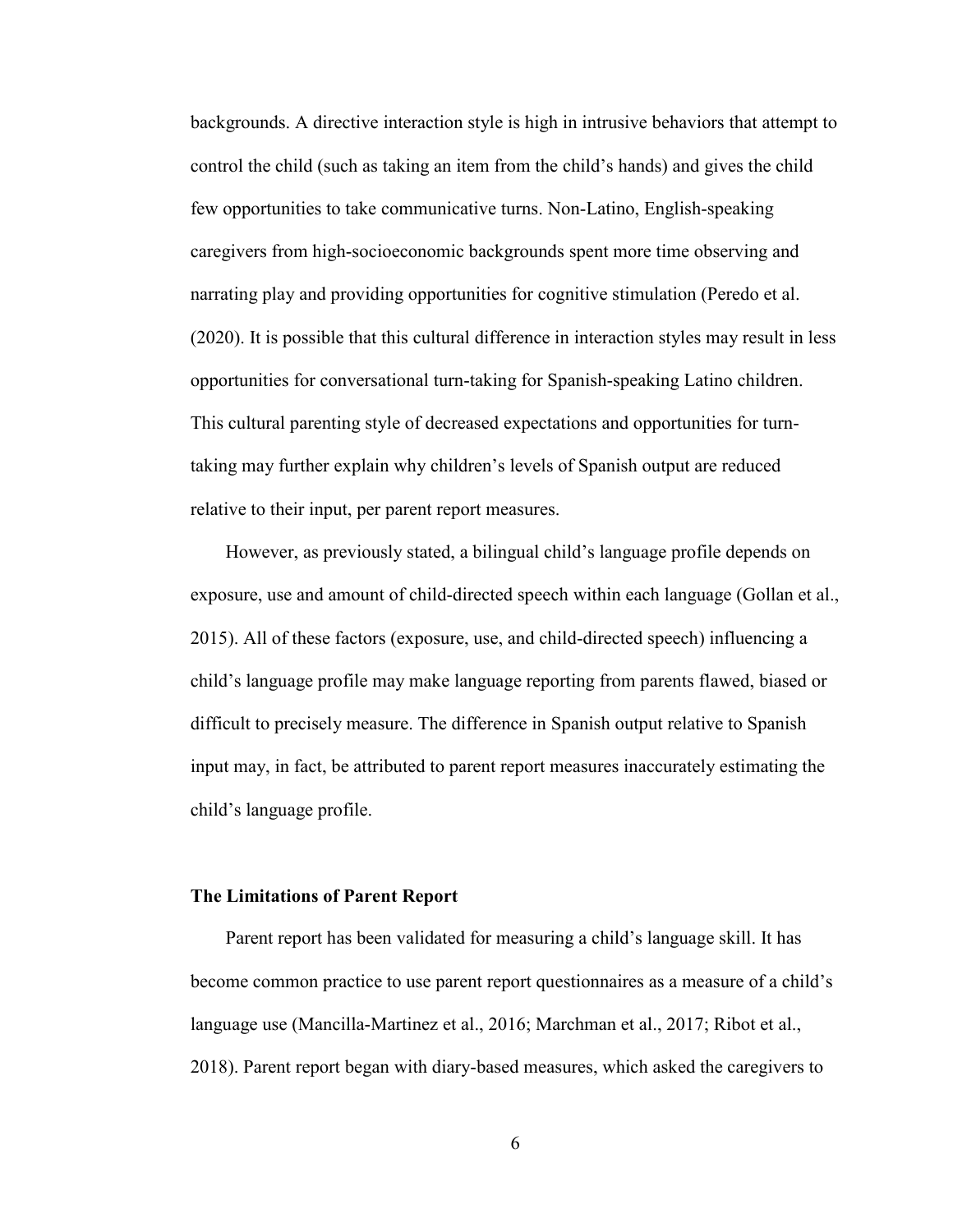keep a written record of their children's dual language exposure for a predetermined amount of time. While diary-based measures of relative amount of dual language exposure seem to predict language outcomes, this is a time-consuming, unrealistic process for caregivers (Place & Hoff, 2011). Later forms of parent report asked caregivers broad questions regarding patterns of their child's language use in conversation; this did not provide researchers with specific enough information regarding quantity of language exposure (Ribot et al., 2018). Current forms of parent report ask the caregivers pointed questions about the amount of language their child hears and speaks; researchers inquire about both a typical weekday and weekend day with specific questions like, "What does your child do at 4 pm on a typical weekday?", "What language is he/she speaking?", "Who is he/she with?" and "What language is the other person speaking in?" (Peña et al., 2018).

Measures of parent report that use specific, pointed questions have been found to be reliable, cost-effective, and time-efficient, however it still relies on caregivers to reflect on their child's past language experiences to estimate current abilities. Parent report questionnaires are considered valid measures of a child's language skills, yet researchers have suggested future studies are necessary to determine alternative ways to more accurately measure a child's current language environment, including measures of language specific input.

Marchman et al. (2017) revealed limitations and made applicable suggestions to improve future studies involving parent report. This study with 3-year-old Spanish-English bilinguals revealed a moderate correlation between parent report estimates of language exposure and the actual amount of child-directed speech calculated from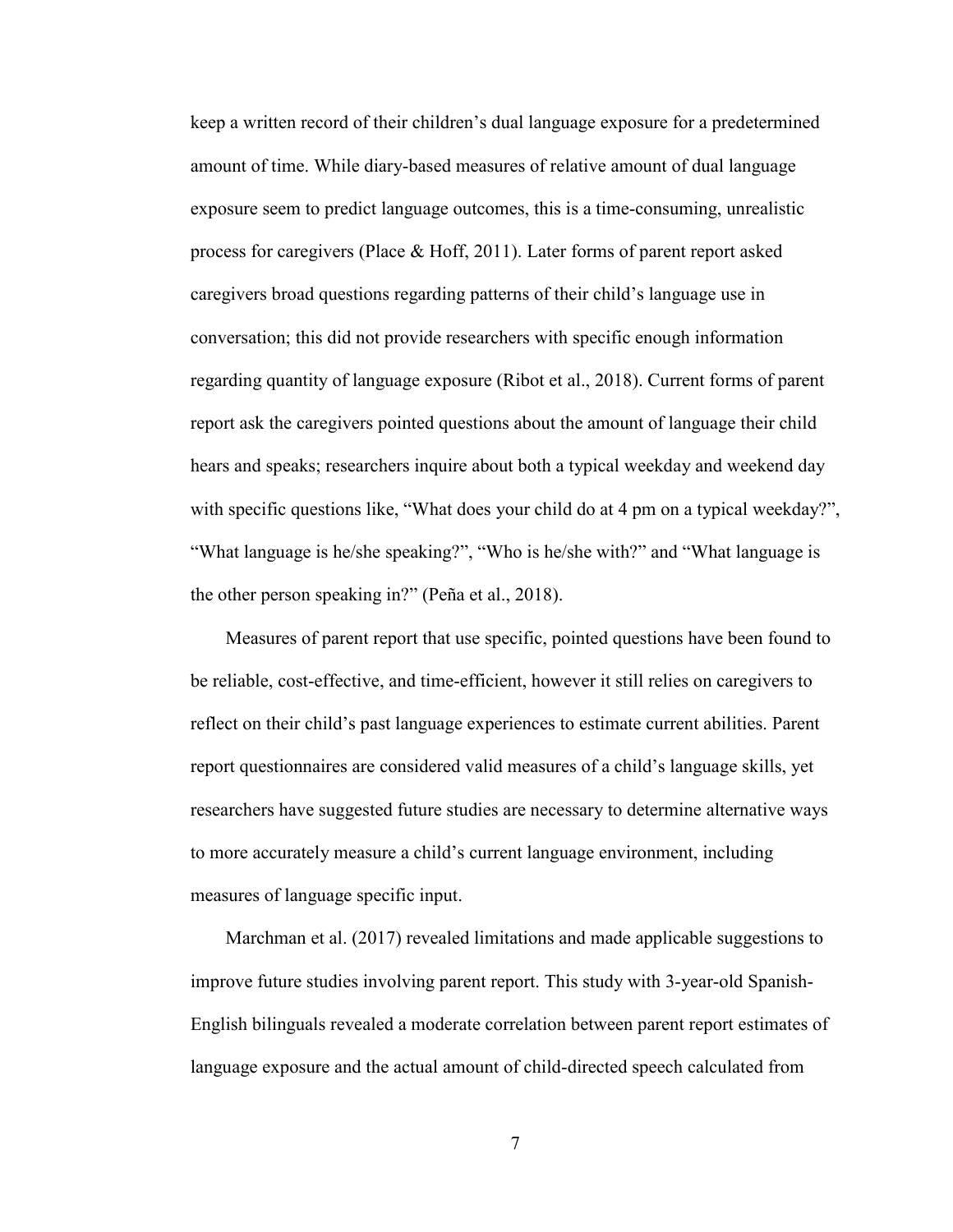naturalistic recordings. However, there were significant limitations to generalizability of this study due to a small, mostly Spanish-dominant sample size. The findings are difficult to generalize as English-dominant bilinguals and balanced bilinguals were not included, participants were only tested once at a young age, and the average recording length was just 8 hours. Future studies should utilize recording devices and gather extensive data over a longer period of time with a more varied range of bilinguals.

Ribot et al. (2018) also used parent report and naturalistic recordings to explore the effects of language use on language growth. The researchers used a recording device, the Language ENvironment Analysis System (LENA) to analyze parent-child interactions within the home. Parent report was used to measure the child's language output. This study, however, used a binary measure of parent report of their child's language profile. Caregivers were asked what language their child uses to reply in when addressed in English and in Spanish as either "Always responds in the same language" or "Does not always respond in the same language". The researchers then created two groups of children that differed in language output. Instead of using binary measures of code-switching to categorize children based on preferred language, Ribot et al. (2018) suggested using more extensive measures of children's expressive language skills in future studies.

Another study with applicable suggestions for future research validated the use of parent report to estimate children's vocabularies when compared to scores from standardized expressive and receptive vocabulary assessments (Mancilla-Martinez et al., 2016). The findings of this study suggest that parent report of their child's vocabulary is valid for monitoring productive vocabulary knowledge in both of the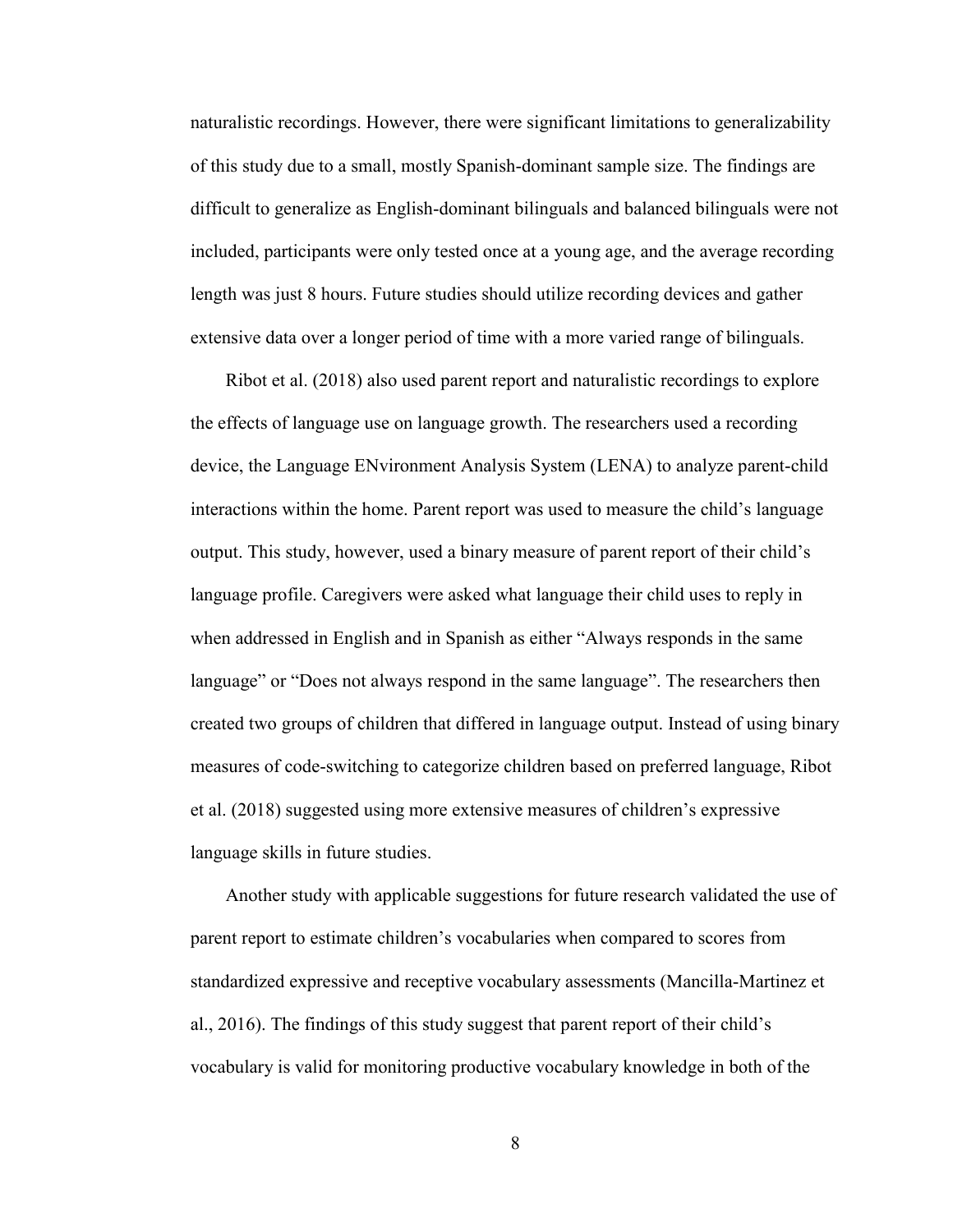child's languages. There were limitations to the study's participant demographic: the researchers focused solely on toddler and preschool-age children from Spanishspeaking, low-income households who attended Head Start programs. Future studies should investigate the use of parent report with other Spanish-speaking populations so that the findings are more generalizable to a larger demographic. Additionally, the authors suggested further studies should measure expressive and receptive language in the home and in classrooms and not solely through vocabulary assessments. Overall, to accurately report language profiles, researchers have suggested that a more nuanced measure to calculate language input and output may be necessary, providing additional information regarding the quality of the child's language environment including conversational turn-taking (Mancilla-Martinez et al., 2016; Marchman et al., 2017; Ribot et al., 2018).

#### **Using the Language ENvironment Analysis Device**

The LENA System records all audio within the child's earshot, including adult and other child speech and environmental sounds. The LENA device was originally designed to analyze English but has recently been validated for all language contexts, including its use with the Spanish-speaking population (Orena et al., 2019). The LENA Pro Software analyzes the recordings using a specialized speech-recognition algorithm to estimate adult word count (AWC), child vocalization count (CVC), conversational turn count (CTC). It can automatically produce CTC, the number of times a child engages in conversation with an adult, however, it cannot differentiate between languages or distinguish child-directed from overheard speech (Ganek &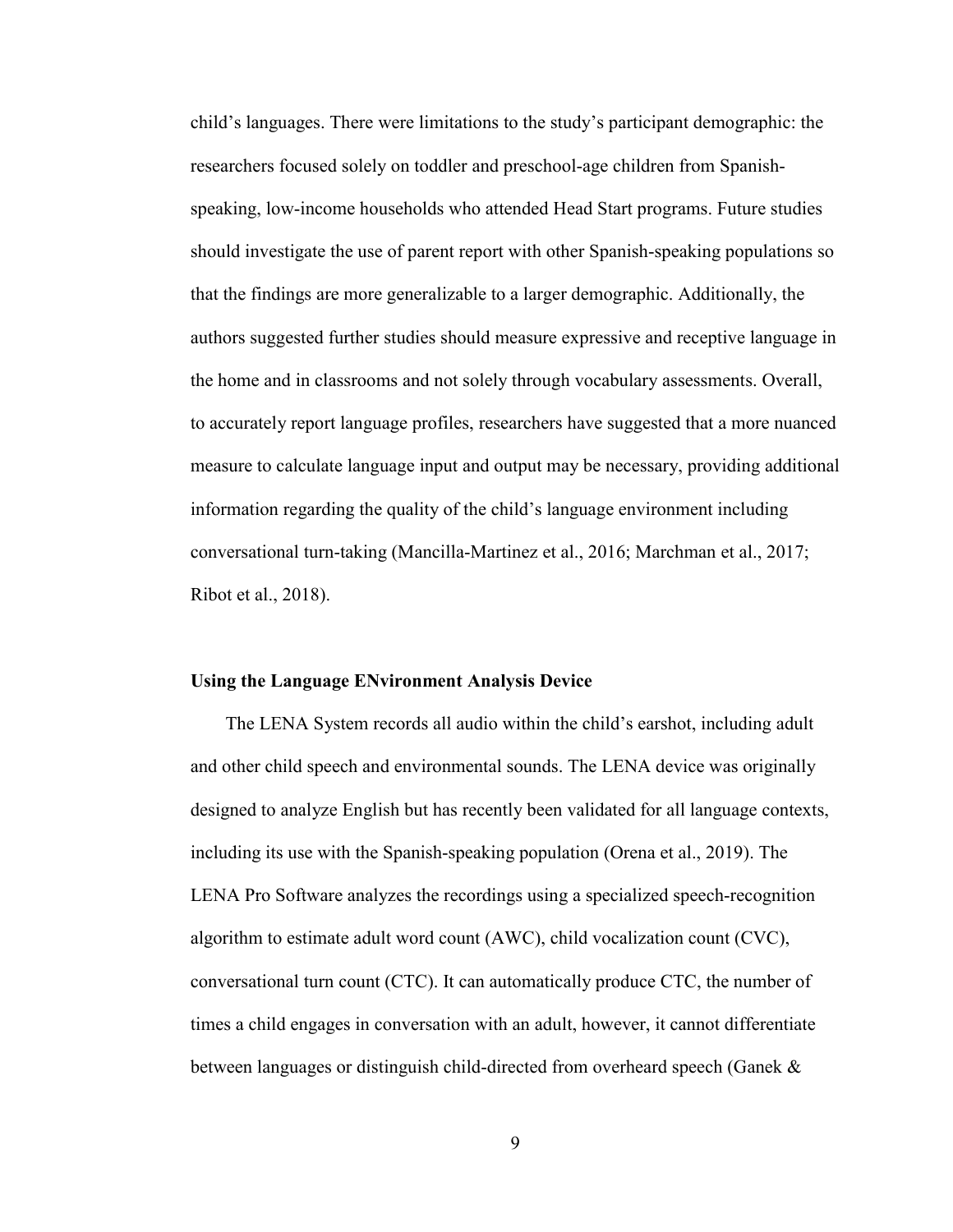Eriks-Brophy, 2018). Researchers can further analyze the LENA recordings by hand coding the language used and distinguishing child-directed from overheard speech to get a better understanding of the quality of the child's language environment (Gollan et al., 2015). Once coded, the LENA recordings can provide a clearer understanding of the quality of the child's language environment by calculating the actual amount of each language a child uses and is exposed to; this can be compared to the parent report estimates to assess the validity of the BIOS. Since the BIOS is a cost-effective and time-efficient form of parent report, it is critical to analyze its validity by comparing it to hand coded, naturalistic audio segments retrieved using the LENA System.

#### **Motivation of the Current Study**

Previous studies using the LENA device have focused on younger populations and a narrow range of bilinguals. This research study intended to analyze an older population of early school-aged children and include a wider range of bilinguals from a larger demographic, however it was limited to 1 bilingual and 1 monolingual participant due to COVID-19. Unlike previous studies that analyzed shorter naturalistic recordings, families were encouraged to record for a longer period of time to provide a more representative sample of the language environment. Instead of using parent report with a binary measure of language use like code-switching, the researchers used a comprehensive parent report questionnaire, the Bilingual Input-Output Survey (BIOS), to inquire about the language environment (Peña et al., 2018). The BIOS questionnaire uses pointed questions through which researchers can assess the amount of language a child hears and speaks (Peña et al., 2018). This study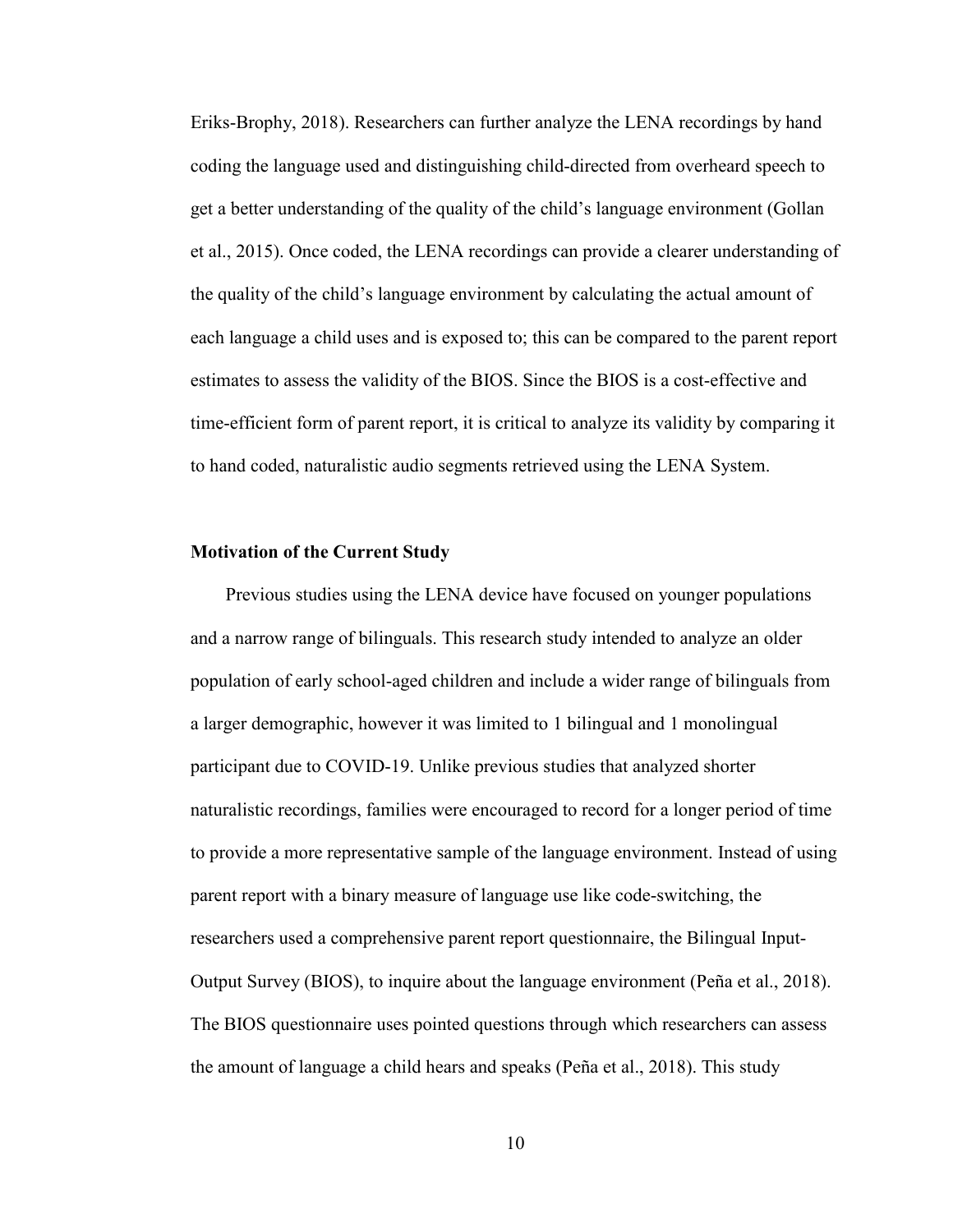evaluates the relationship between parent report of a child's language environment using the BIOS, and an analysis of naturalistic recordings produced by the LENA System, a digital recording technology that will be used to quantify the child's language environment. To our knowledge, this is the first study to assess the validity of the BIOS questionnaire; we intend to compare the parent's report to naturalistic recordings from the LENA device.

While using the LENA System, not only can researchers gather information that may validate or invalidate the BIOS, but they can also learn about the richness and quality of the child's language environment and explore potential cultural differences that may not be captured on parent report. Researchers intend to explore the quality of a child's language environment through analyzing child directed speech and CTCs. By examining turn-taking opportunities and child-directed speech within the naturalistic recordings, researchers can explore differences between bilingual and monolingual speakers. CTCs will be explored in addition to child directed speech as turn taking impacts children's language processing more than the sheer quantity of words that they are exposed to (Gilkerson et al., 2018; Romeo et al., 2018). Researchers intend for a qualitative group analysis to be run to examine how potential differences between monolingual and bilingual children may affect conversational turn-taking once a large enough sample size of monolingual and bilingual children participate in the study (Shanks, 2016). Therefore, there are two prominent research questions in this study:

#### **Research Questions**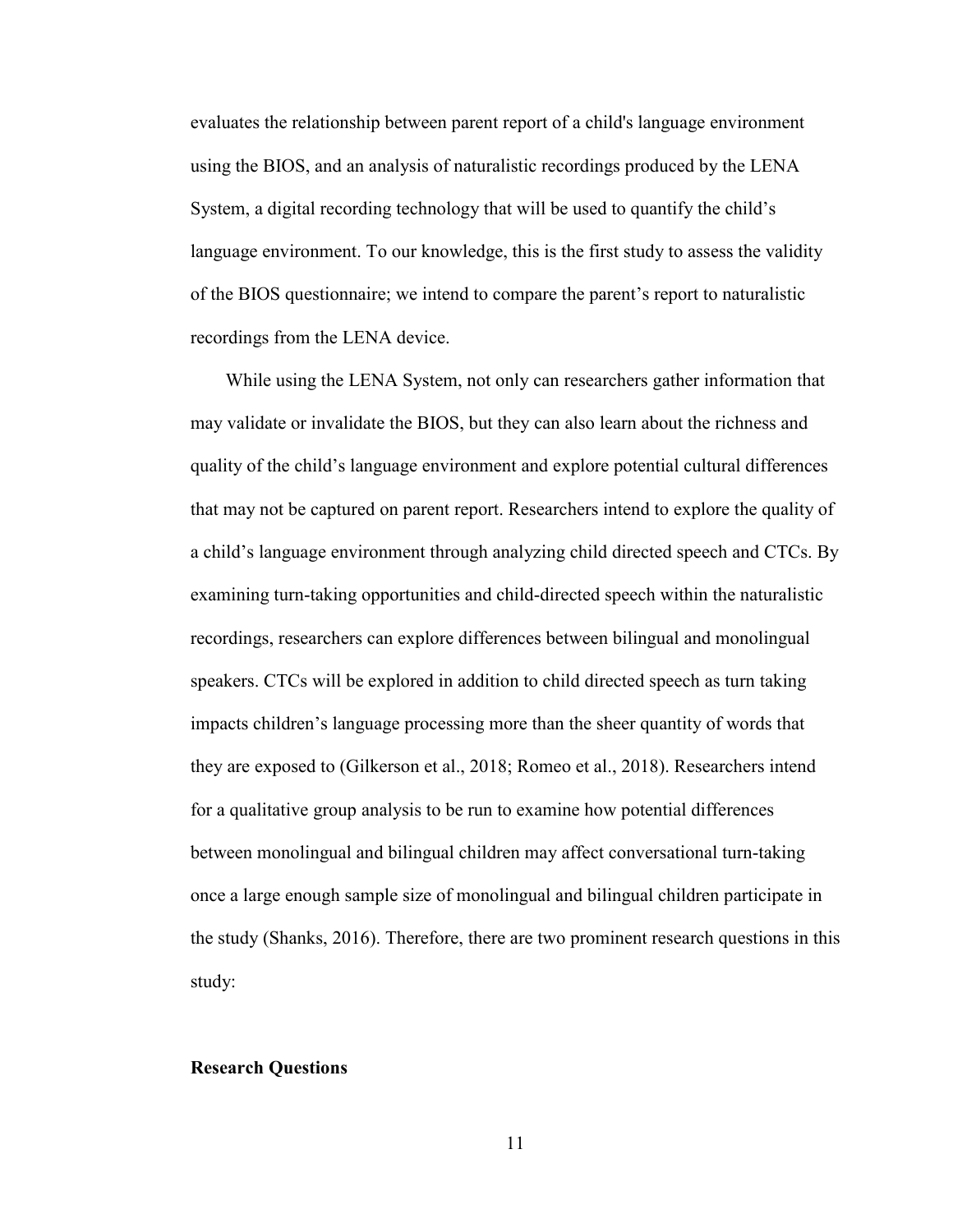- 1. Is parent report of their child's language use as valid as the hand-coded audio segments retrieved using the LENA System in early elementary school-aged children?
- 2. Are there differences in the number of conversational turns in monolingual and bilingual early elementary-aged children? If so, to what extent?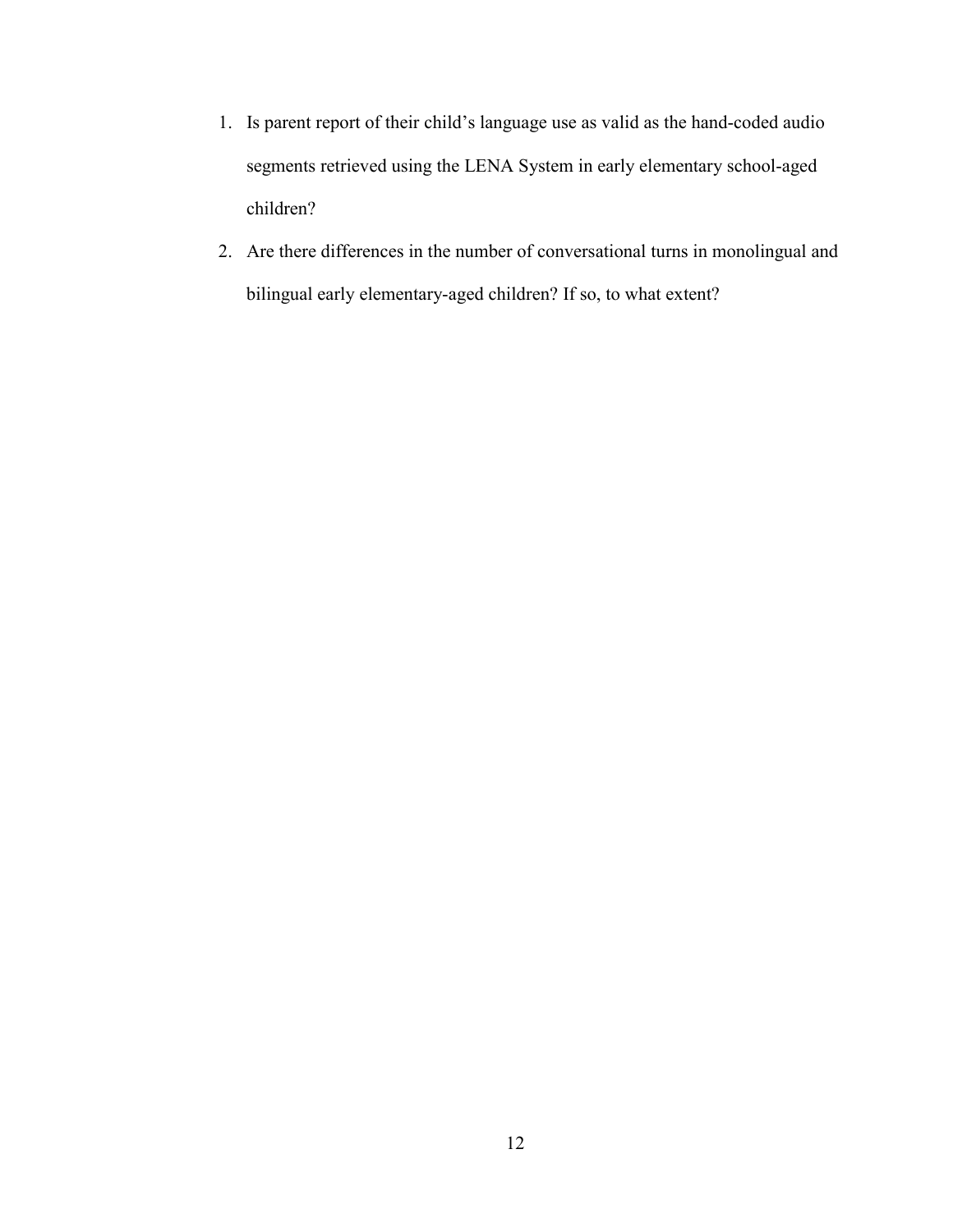# CHAPTER 3

# METHODOLOGY

### **Participants**

In the winter of 2021, researchers invited families to participate in an at-home study using the LENA device. The participants were recruited from a larger, 2-year longitudinal study at their elementary school. Due to COVID-19, on-site research in the elementary school was halted and the researchers modified the research plan for the participants. Due to time constraints of the master's program and difficulties in recruiting participants during this unprecedented time, we analyzed 1 8 year 9-monthold bilingual male (will be referenced as Julian) and 1 9 year 0-month-old monolingual male (will be referenced as Nick). Researchers were careful to select participants who were closely matched on critical factors such as gender and socioeconomic status. Both participants are in the 3<sup>rd</sup> grade at the same school in Rhode Island.

### **Procedure**

#### *BIOS Questionnaire*

Due to COVID-19, participants completed the consent forms, conducted interviews, and behavioral assessments via Google Meet conferencing and the Qualtrics Survey Software. Both families participating in the study completed the Bilingual Input-Output Survey (BIOS) to examine the child's language environment.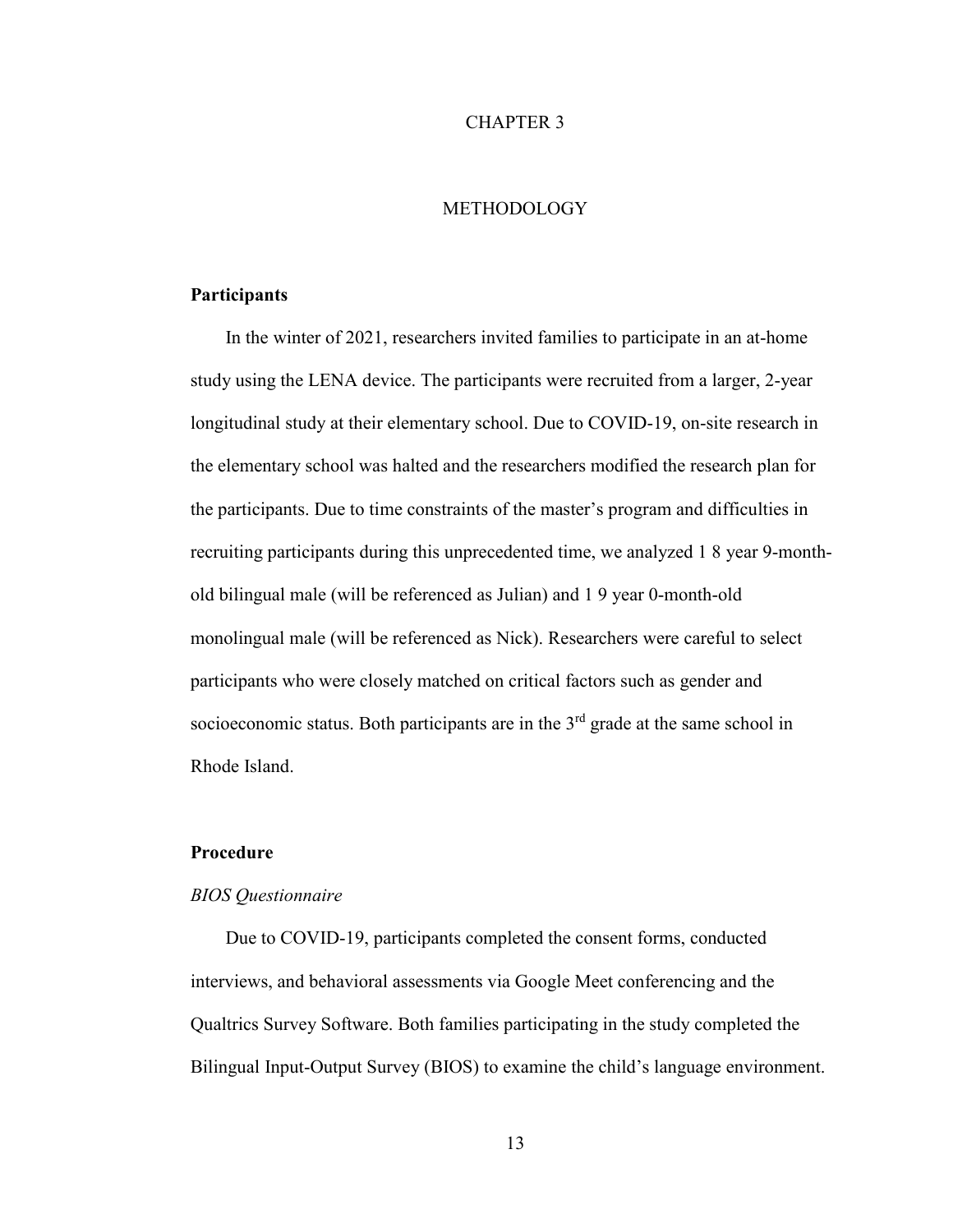The researchers completed the BIOS virtually with one parent per participant. Parents were first asked to report which language(s) the child was exposed to on a yearly basis from birth to their current age (as there is variation in when children are first exposed to English). Parents were asked to report information on an hourly basis, reporting the activities the child typically participates in throughout a given day, the typical caregiver/adult or peer who interacts with the child, and the language(s) the child hears and uses during that time. The parents were asked to do this for a typical weekday and a typical weekend day, and the researchers then extrapolated the data to a 7-day week to estimate current language input (exposure) and output (use) (Baron et al., 2018). Researchers followed guidelines set forth by Bedore et al. (2012) to classify the bilingual participant as Bilingual English Dominant because his use was between 60% and 80% in his dominant language (English) and between 20% and 40% in his other language (Spanish).

Parents of monolingual children completed the BIOS as well, however, they reported solely on English use and exposure (100% English and 0% Spanish). Once completed, the BIOS was used to calculate cumulative language exposure to reveal language experience and language contexts, in addition to current language exposure and use, revealing a relative percentage of input and output in each language on a regular basis.

#### *LENA Device Recordings*

Following the administration of the BIOS, participants were given LENA devices to wear with a specially designed t-shirt with a pocket. Two devices and a t-shirt were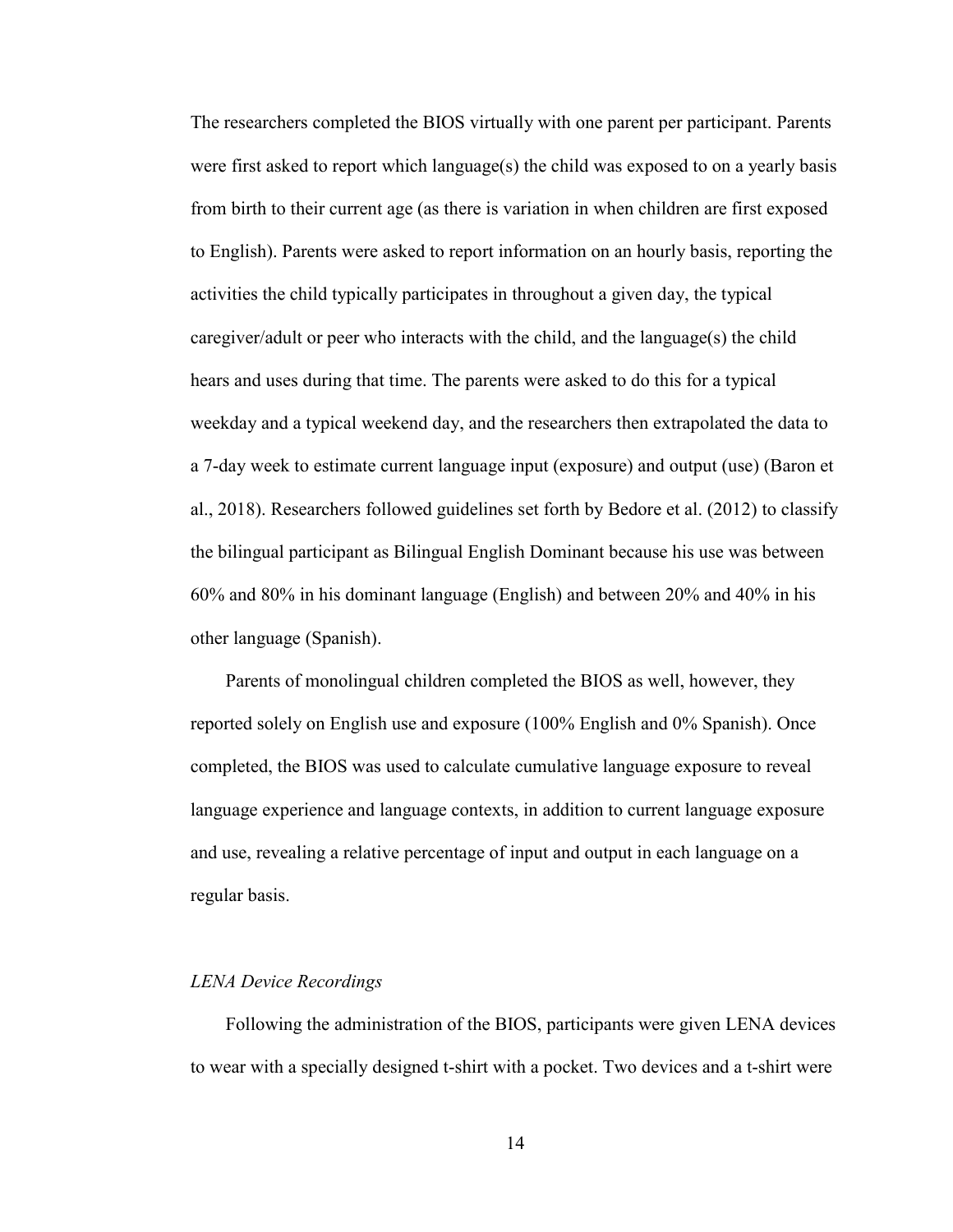sanitized and dropped off to both participants at their home address. Researchers conducted video calls to train parents on how to use the device and answer any questions. The LENA device can record up to 16 hours of audio, measures about 3" x 2" and weighs two ounces (Ford et al., 2008). Caregivers were instructed to record for a minimum of 10 hours a day for each day (up to 16 hours); one device was for a week day and the second was for a weekend day. The researchers additionally provided a LENA document explaining how to read the display screen and use the two buttons on the device (power on and off) and how to place the device in their child's shirt. Specific guidelines for recording were explained with a checklist and the caregivers were asked to keep a daily activity diary to outline the events that took place during the recording. Caregivers were encouraged to complete their typical schedule for the day, including any community or social events they participated in, as these settings have not been explored as much as the home or school settings in past studies using the LENA System (Greenwood et al., 2018). For the weekday, if the child was in school (either virtual or in person) the parents were informed to turn off the device for the duration of the school day as teacher permission to record during the school day was not granted. Following the completion of the two recording days, the devices were picked up and sanitized.

#### *Analysis*

The recordings were uploaded to the LENA Pro Software and automatically segmented and analyzed using specialized speech-recognition algorithms to estimate Adult Word Count (the number of words spoken by an adult within the child's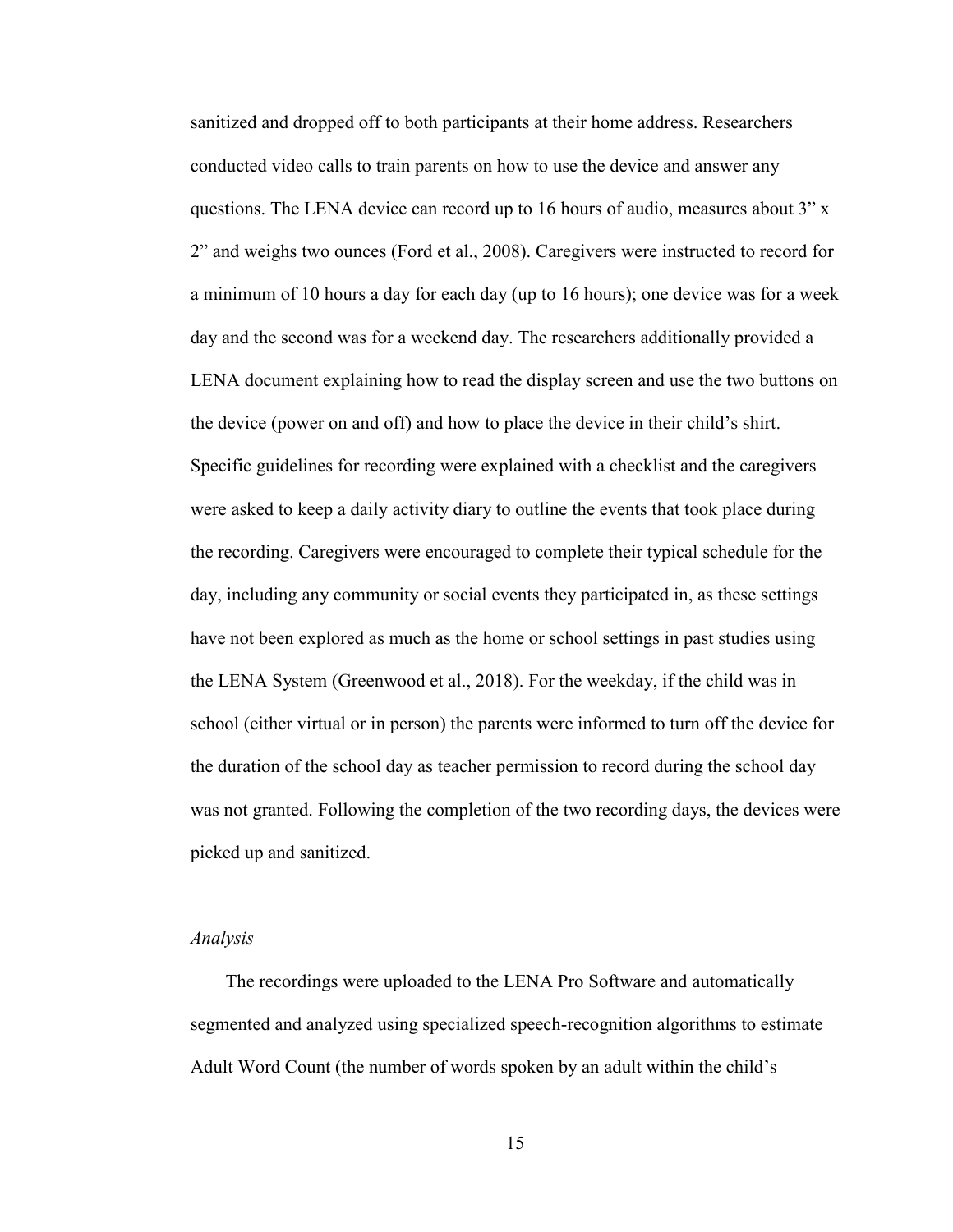earshot), Child Vocalization Count (the number of words spoken by the child who is wearing the LENA device,) and Conversational Turn Count (the number of turns taken between the child wearing the device and the adult speaker) (Ford et al., 2008). Next, data for each participant was exported from LENA Online in an Excel spreadsheet in rows of 5-minute segments. From here, the majority of researchers using the LENA device do not state how they selected segments to analyze or decided the time interval to use for analysis, so it is generally assumed researchers analyzed the entire day's recording. However, some researchers selected segments based on areas of interested given the LENA algorithm estimates (such as high Child Vocalization Count (CVC)) and chose to limit the amount of recording that was used in analysis to the first 30 seconds of audio from the 5-minute segments (Ganek & Eriks-Brophy, 2018). For this study, researchers divided the rows of 5-minute segments into 2-hour time blocks and then split the segments into quartiles based on conversational turn counts and randomly selected one segment from each quartile within the block. This yielded 4 segments to analyze per 2-hour time block which is thought to be a representative sample of the language environment during that time of the day. CTC was selected as the area of interest because researchers wanted to ensure there would be adult speech to code within the audio clip. Segments that were less than 300 seconds (5 minutes) were not included (excluding 39 segments from Nick's total count and 6 segments from Julian's); if the device was paused, the 5-minute segment would have been interrupted, resulting in less than 300 seconds. Segments that had 0 conversational turn counts were excluded (excluding 29 from Nick's total count and 26 from Julian's) (Ganek & Eriks-Brophy, 2018). Time blocks that did not have 2 complete hours of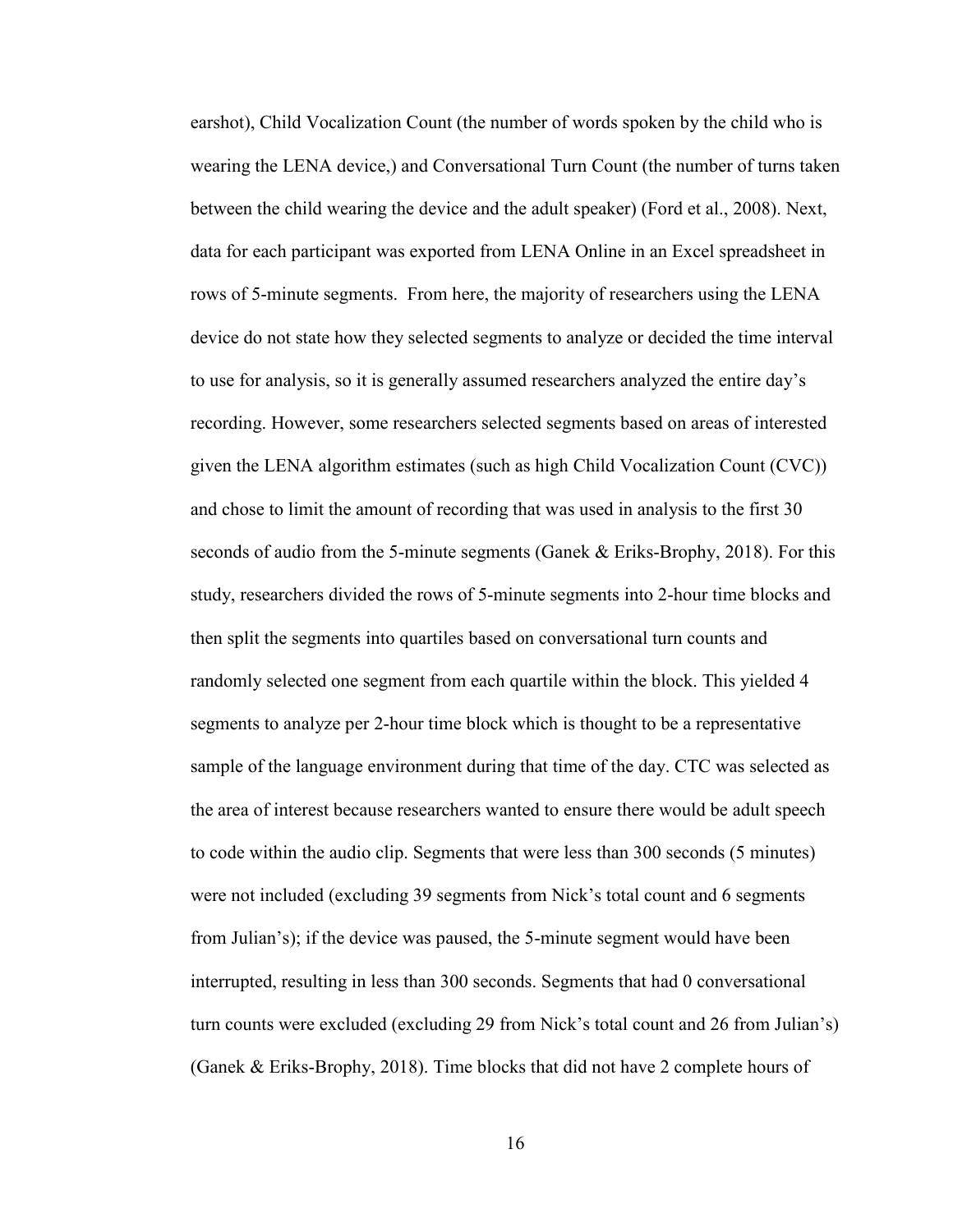segments (24 segments) were not included (excluding 23 segments from Nick's total count and 8 from Julian's). Rather than set a predetermined cutoff for the number of segments selected to analyze, researchers wanted to capture a representative sample based on the length of recordings for each child. The recordings were spliced into 5 minute segments using Audacity® software.

 Researchers were then able to listen to the 5-minute audio segments in Audacity® and hand code using labels to yield quantitative and qualitative information that the LENA could not provide. A coding manual was created to ensure consistency across coders. Prior to formally coding the segments, the monolingual and bilingual researchers coded the same sample segment to ensure similar coding methods; they each coded the segment and compared label tracks for similar onsets and duration times. The labels shown in Table 1 were used to identify speaker identity (the child wearing the LENA device, an adult or another child), the language being used (Spanish or English), and child-directed vs overheard speech; a label was added at the onset of speech and continued for the duration of the utterance. A bilingual Spanish-English undergraduate student coded the bilingual participant's recordings to ensure any Spanish spoken was coded correctly (Weisleder & Fernald, 2013). After coding the segments, all labels were exported to an Excel workbook and duration of utterances was calculated, including separate sheets to total output for "Child English" and "Child Spanish" and input for "Adult English and Other Child English" and "Adult Spanish and Other Child Spanish". Next, the amount of exposure and use in each language was totaled in seconds based on the exported durations from the hand coded segments. Then, the percent of exposure and use of both Spanish and English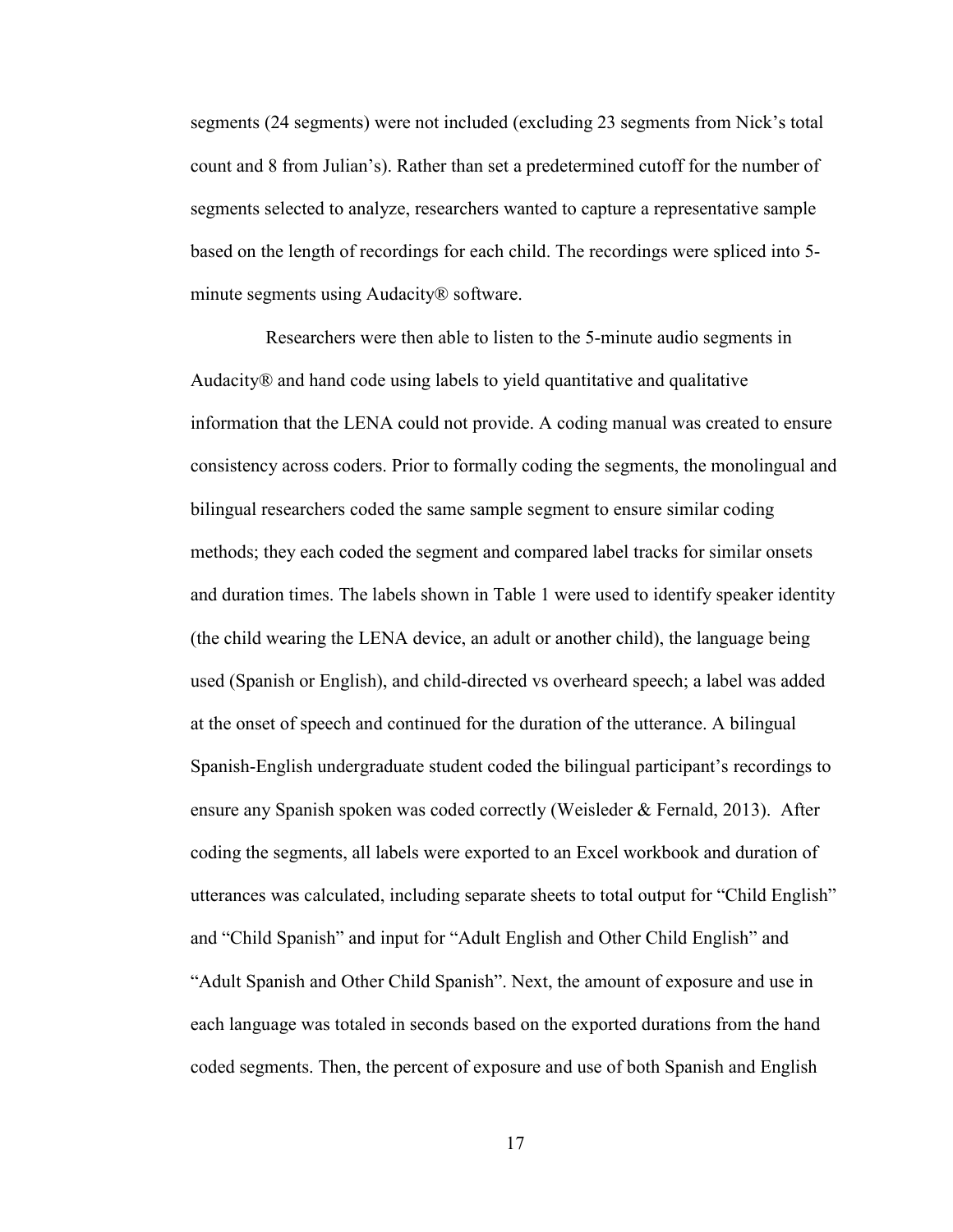was calculated. Then, researchers used descriptive statistics to analyze parents' predicted language exposure and use from the BIOS questionnaire and compared it to observed naturalistic recordings from the LENA System.

 In order to explore the second research question regarding differences in CTC between monolinguals and bilinguals, the CTC estimates were totaled from the specialized speech-recognition software for the segments that were selected and analyzed for each participant. Researchers also looked at the breakdown of childdirected and overheard speech after hand coding the segments for speaker identity and language. Recall that child-directed speech includes explicit parental attempts to guide a child's attention or behavior or engage them in verbal responses and turn-taking (Shanks, 2016). While all CTC must involve child-directed speech, not all childdirected speech involves conversational turns between the child and adult.

|  |  |  |  |  |  | Table 1. Labels for Coding Segments |
|--|--|--|--|--|--|-------------------------------------|
|--|--|--|--|--|--|-------------------------------------|

| Label        | Meaning                             |
|--------------|-------------------------------------|
| AE.          | <b>Adult English</b>                |
| AS           | <b>Adult Spanish</b>                |
| CE           | Child English                       |
| CS           | Child Spanish                       |
| XE.          | Other child/peer English            |
| XS           | Other child/peer Spanish            |
| <b>CDSAE</b> | Child-Directed speech Adult English |
| <b>CDSAS</b> | Child-Directed speech Adult Spanish |
| <b>OHAE</b>  | Overheard speech Adult English      |
| <b>OHAS</b>  | Overheard speech Adult Spanish      |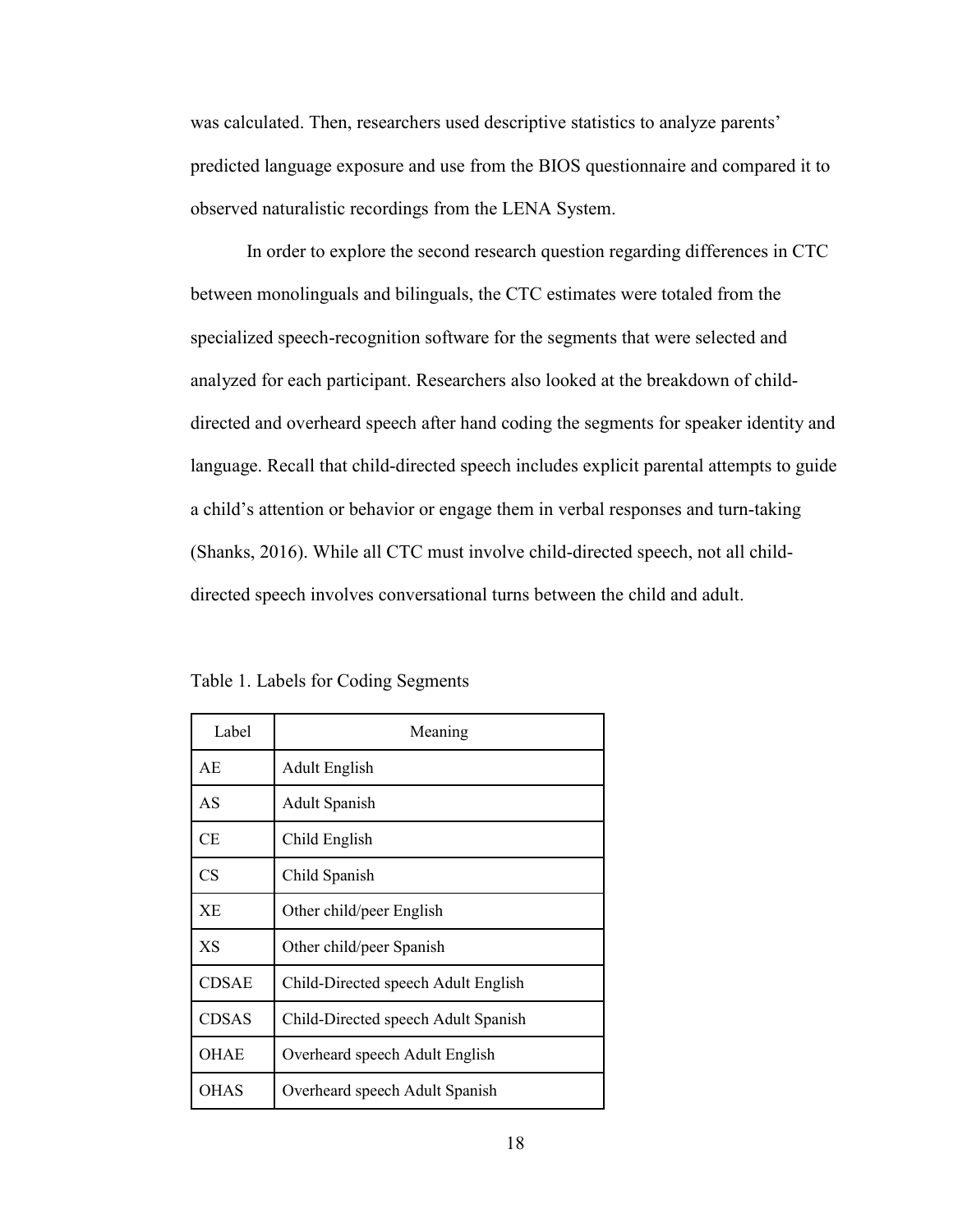| TDXE        | Child-Directed other child/peer English |
|-------------|-----------------------------------------|
| <b>CDXS</b> | Child-Directed other child/peer Spanish |
| OHXE        | Overheard other child/peer English      |
| OHXS        | Overheard other child/peer Spanish      |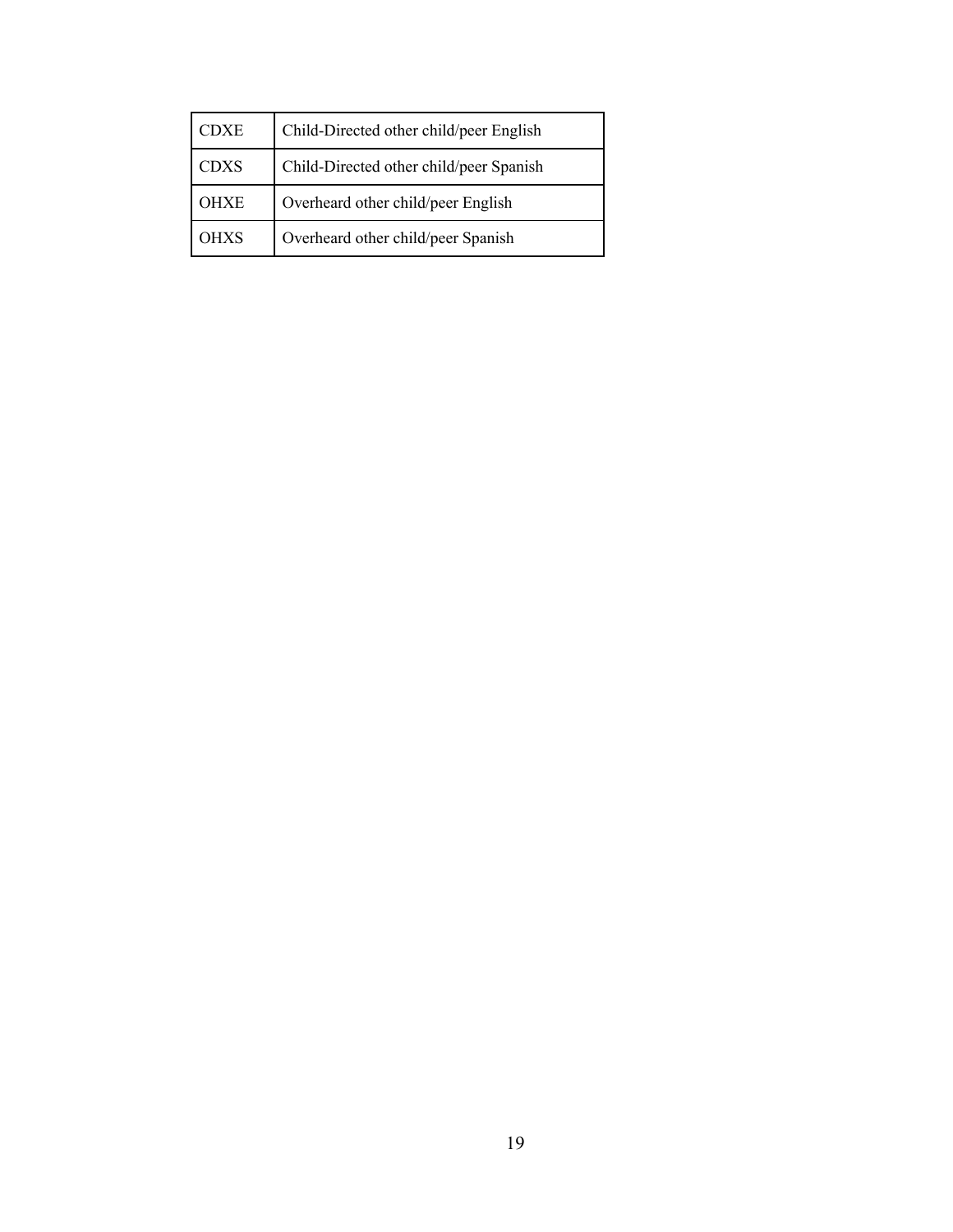# CHAPTER 4

#### **FINDINGS**

#### **Research Question 1**

# *Summary of The BIOS Questionnaire*

 Researchers were aware that the parents of the monolingual participant, Nick, would report hearing and using 100% English and 0% Spanish. After analyzing the hand coded audio segments from the LENA, it was confirmed that Nick heard and used 100% English. When the parents of Julian completed the BIOS questionnaire, they reported that his language environment was comprised of 60.42% English input and output and 39.58% Spanish input and output (as shown in Table 2). The mother reported that she pretends not to understand Julian's replies if she addresses him in Spanish and he replies in English. She also reported Julian uses Spanish with his Spanish-speaking family on the phone. This could explain the similarities between reported input and output.

### *Summary of the LENA Device*

Nick was recorded for 16.3 hours of audio between the LENA devices; 24 segments were selected and coded, totaling 2.0 hours (7,200 seconds) of audio. Of those total seconds, 1,341 seconds was total input and 1,798 seconds was total output (all communication was in English). Julian was recorded for a total of 18.9 total hours of audio (9.5 hours on the week day and 9.4 hours on the weekend day). Researchers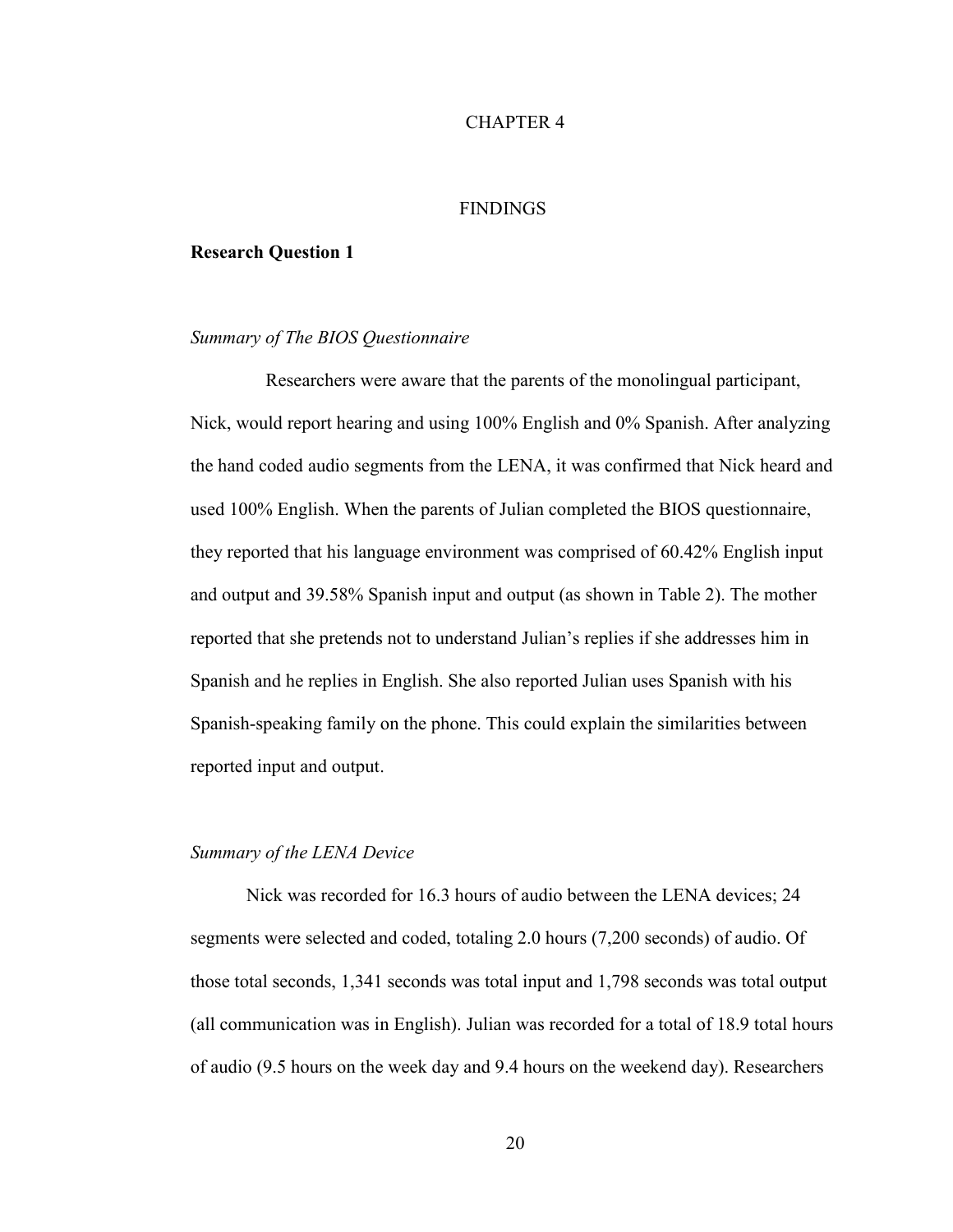selected 30 representative, 5-minute segments from the overall audio (15 from each day), totaling 2.5 hours (9,000 seconds) of segments to be hand coded. More segments were selected from Julian's audio since he recorded for a longer period (and perhaps had more waking hours); rather than setting a predetermined cutoff, researchers wanted to try and capture a representative sample based on the recording length for each child. After hand coding, researchers found that Julian's language environment was comprised of 1,504 seconds of language input and 1,515 seconds of language output. When analyzed by language, there was 1,347 seconds of Child English use (88.89% of total language use) and 168 seconds of Child Spanish use (11.10% of total language use). There was 1,352 seconds of Adult English use (89.92% of total language exposure) and 151 seconds of Adult Spanish use (10.09% of total language exposure). This can be seen in Table 2.

| Bilingual Participant: Julian |         | <b>BIOS</b> | <b>LENA</b> |
|-------------------------------|---------|-------------|-------------|
| Input                         | Spanish | 39.58%      | 10.09%      |
|                               | English | 60.42%      | 89.92%      |
| Output                        | Spanish | 39.58%      | 11.10%      |
|                               | English | 60.42%      | 88.89%      |

Table 2: Predicted (BIOS) vs. Observed (LENA) Language Environment

*Comparing the BIOS and the LENA Findings*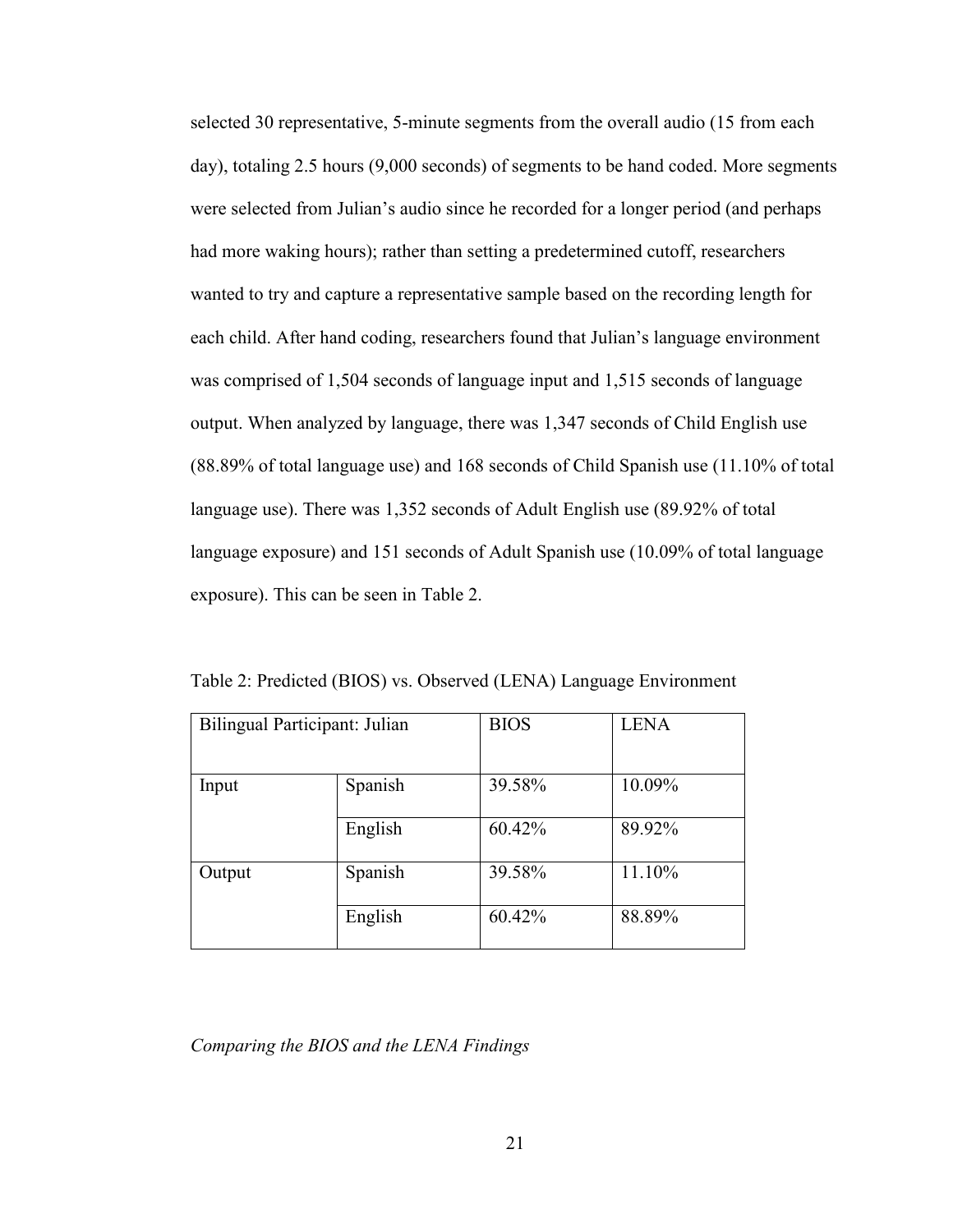To answer Research Question 1, researchers calculated the percentages of input and output in each language measured by the LENA system after hand coding the segments and compared it to parents' reported values from the BIOS. As shown in Table 2, the parents of Julian reported that their child was exposed to more Spanish than was observed based on the hand coded segments from the LENA. According to the BIOS, parents reported 60.42% English input and 39.58% Spanish input, whereas the observed input breakdown was actually 89.92% English and 10.09% Spanish. Calculations from the BIOS reported child output as 60.42% English and 39.58% Spanish, yet hand coding the segments revealed the actual percentages as 88.89% English and 11.10% Spanish. These estimates show that the parents reported more Spanish language use and exposure than was actually observed. For this participant, parent report does not appear to accurately estimate the child's language environment; Spanish language exposure and use was overestimated when compared to actual data retrieved from analyzing recordings.

#### **Research Question 2**

#### *Summary of Conversational Turn Counts*

To explore the second research question, researchers totaled the automated CTC estimates from the LENA Pro Software for the segments that were selected and analyzed for each participant, as shown in Table 3. For Nick, there were 528 CTCs, with an average of 22 (range: 5-59), given the 24 segments analyzed. For Julian, there were 1,310 CTCs, with an average of 41 (range: 6-91), given the 30 segments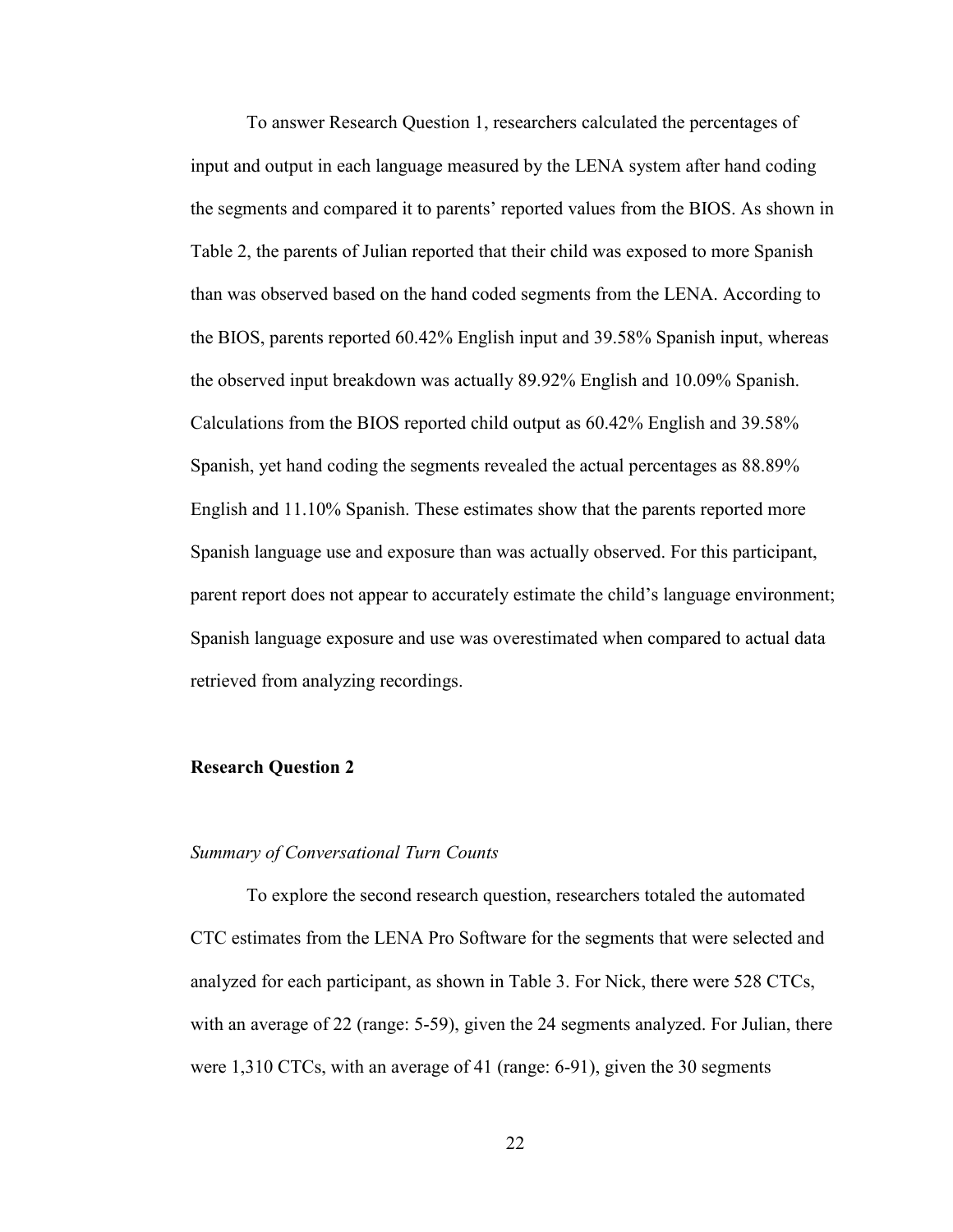analyzed. There is a difference of 19 between the average CTC for each participant. It is important to note that 6 more segments were selected and analyzed for Julian than for Nick. When CTC per segment was calculated, Nick had 66 and Julian had 131.

|                   | <b>Nick</b> | Julian |
|-------------------|-------------|--------|
| <b>CTC</b>        | 528         | 1,310  |
| CTC Per Segment   | 66          | 131    |
| Average CTC Per   | 22          | 41     |
| Segment           |             |        |
| Range             | $5 - 59$    | $6-91$ |
| Segments analyzed | 24          | 30     |

Table 3. Conversational Turn Counts (CTCs)

# *Summary of Child-Directed and Overheard Speech*

The breakdown of child-directed speech and overheard speech in both Spanish and English was also analyzed. For Nick, 62.86% of his total language input was child-directed English, while 37.13% was overheard English. For Julian, 38.36% of his total language input was child-directed English, and 2.82% was child-directed Spanish; 51.55% was overheard English, and 7.26% was overheard Spanish.

Table 4. Percent of Child-Directed Vs Overheard Speech Given Total Language Input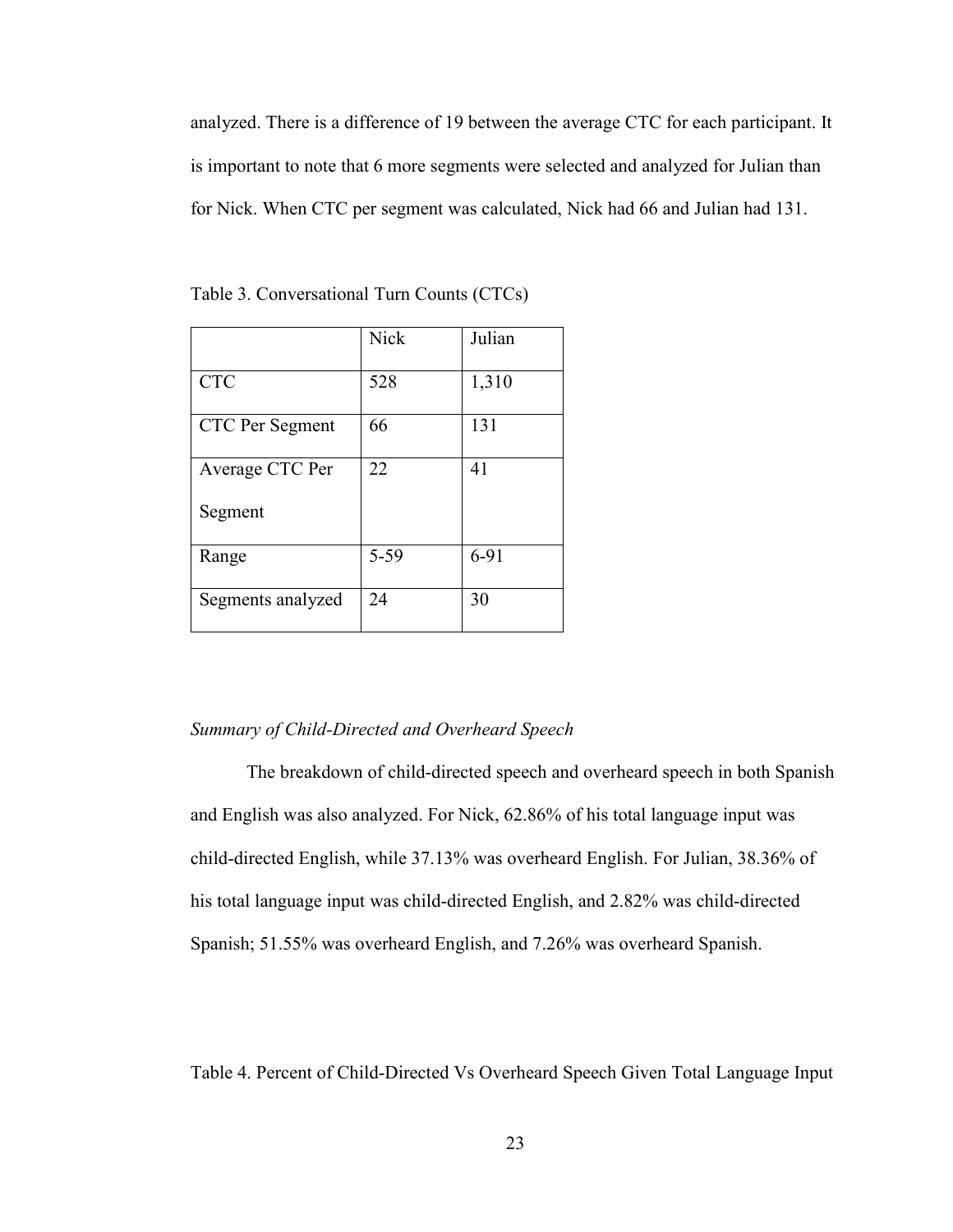|                                             | <b>Nick</b> | Julian |
|---------------------------------------------|-------------|--------|
| Child-Directed Speech Adult English (CDSAE) | 62.86%      | 38.36% |
| Overheard Adult English (OHAE)              | 37.13%      | 51.55% |
| Child-Directed Speech Adult Spanish (CDSAS) | N/A         | 2.82%  |
| Overheard Adult Spanish (OHAS)              | N/A         | 7.26%  |

# *Comparing Conversational Turn Count and Child-Directed Speech*

When comparing the automated counts that the LENA produces using the specialized speech-recognition algorithm, there was a noticeable difference between the average CTC of both participants, as seen in Table 3. It is evident that Julian, the bilingual participant, has a greater CTC than Nick, the monolingual participant. However, when looking at the child-directed speech data, Nick heard 21.68% more child-directed speech than Julian did. While it is interesting to note this difference between CTC and child directed speech, research shows that the number of conversational turns is a better measure of the quality of a child's language environment than the quantity of words that the child is exposed to as this impacts their language processing more (Gilkerson et al., 2018; Romeo et al., 2018). While child-directed speech is a measure of the quantity of language that was specifically directed towards the child wearing the LENA device, CTC provides more information on the quality of the language interaction because it encompasses a verbal response from the child.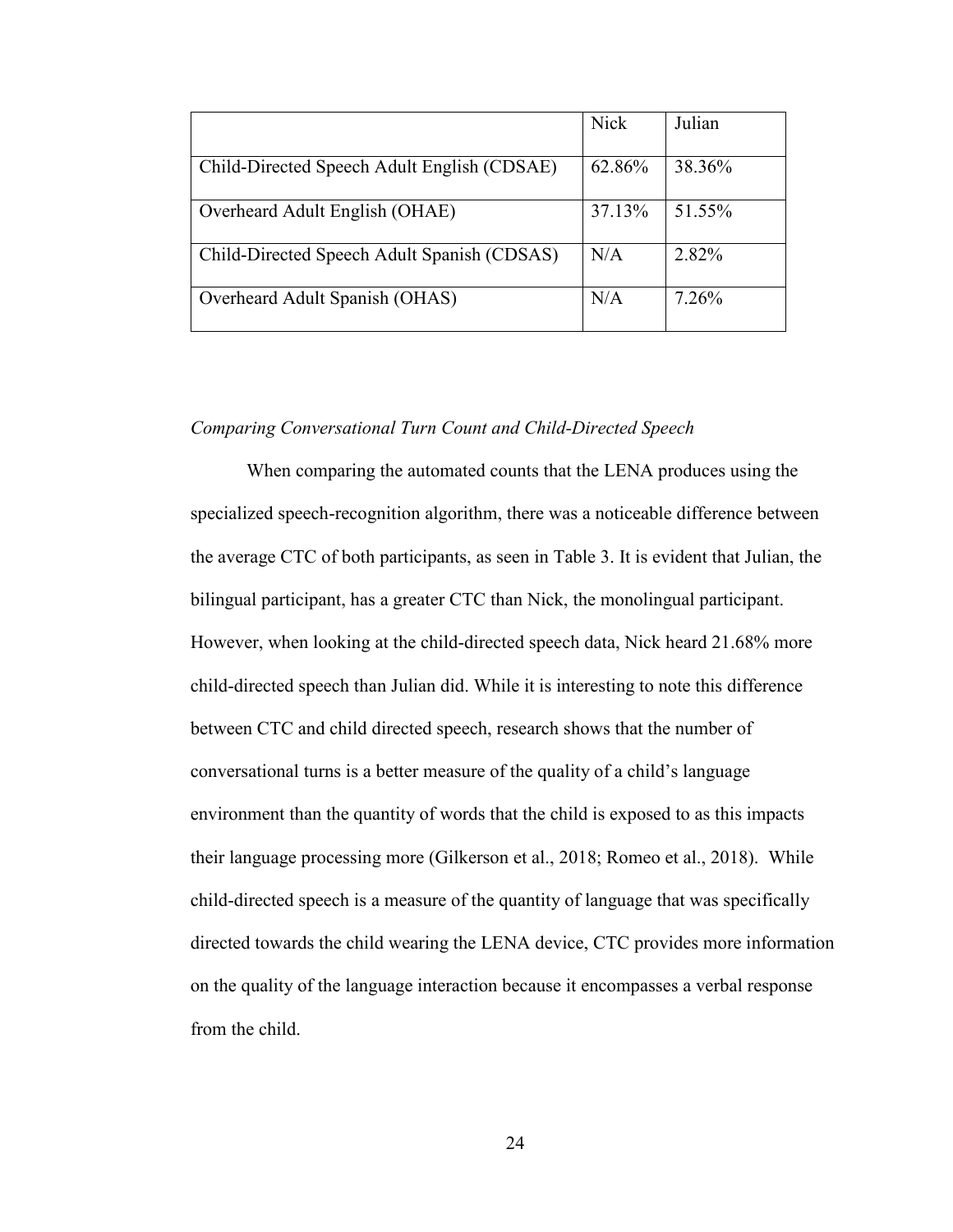## CHAPTER 5

# **CONCLUSION**

#### **Discussion**

# *Research Question 1*

The purpose of this study was to explore the validity of parent report of their child's language use when compared to hand coded audio segments retrieved using the LENA System. Additionally, this study explored potential differences in the number of conversational turns between monolingual and bilingual early elementary-aged children. While for Julian, parent report did not accurately estimate his language profile, it is striking to note that the mother reported equal percentages for language specific input and output and when directly observed, the child's Spanish input differed only by .96% to Spanish output, and English input differed by 3.03% from English output. As stated before, this is most likely seen because Julian is expected to respond to others using the same language that he was addressed in. When completing the BIOS, Julian's parents underestimated the amount of English and overestimated the amount Spanish that their child hears. It is not uncommon for parent report to underestimate English exposure, likely due to the effects of the majority language influence (Houwer et al., 2005; Ribot et al., 2018).

It became evident through analyzing hand coded segments from the LENA that the BIOS was not a valid measure of this bilingual child's language profile. It should be noted that Julian's father completed the BIOS questionnaire, and his father was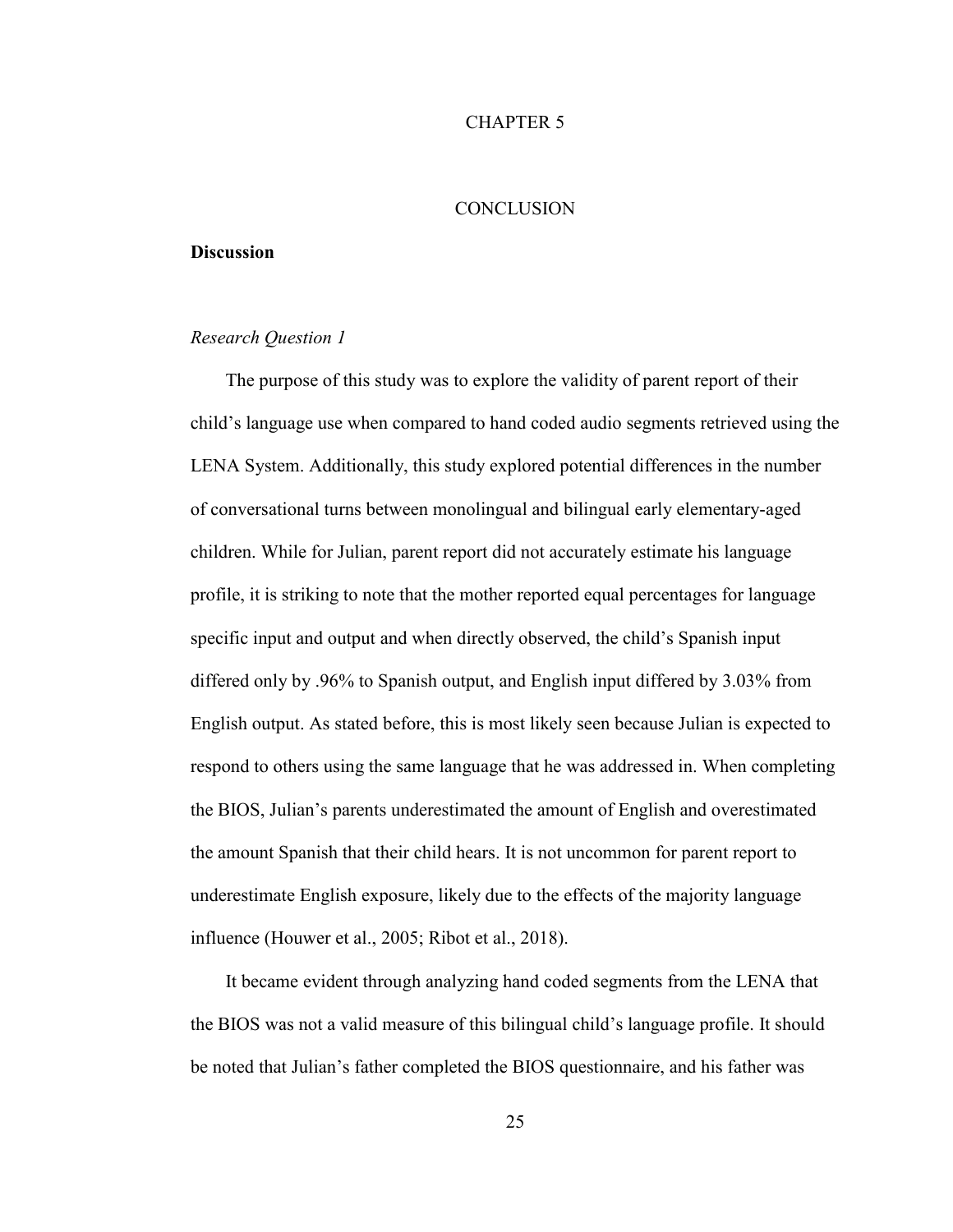with him for the majority of the recordings, however he is not a heritage Spanish speaker. It is possible, however, that the 2.5 hours of segments selected to be analyzed for Julian were not a representative sample of his language environment. There were 18.9 hours of audio captured on Julian's LENA devices; it is possible that the validity of the BIOS would have increased if a more representative way to select segments was used, or more segments were hand coded. Additionally, researchers were unable to record during the school day, yet the BIOS asks parents to report on expected language input and output during both a weekend and a full weekday, during the child's school day. The children's school is a monolingual environment, and the parent report included this expected English input and output for the school day. Both Nick and Julian were attending school in person; many districts were remote learning due to COVID-19. As researchers were unable to record during the school day, this additional time in English was not reflected in the LENA segments. For Julian, parental estimates of language exposure and use appear to not be valid, however, due to a very limited sample size, we cannot extrapolate the results of this study beyond the participants that were tested.

# *Research Question 2*

It is interesting to note the significant CTC discrepancy between the two participants; especially since Nick heard more child-directed speech than Julian. Therefore, it can be concluded that while Nick hears more child-directed speech than Julian, Julian is provided with more conversational turn-taking opportunities (keeping in mind that there were 6 more segments selected and analyzed for Julian than for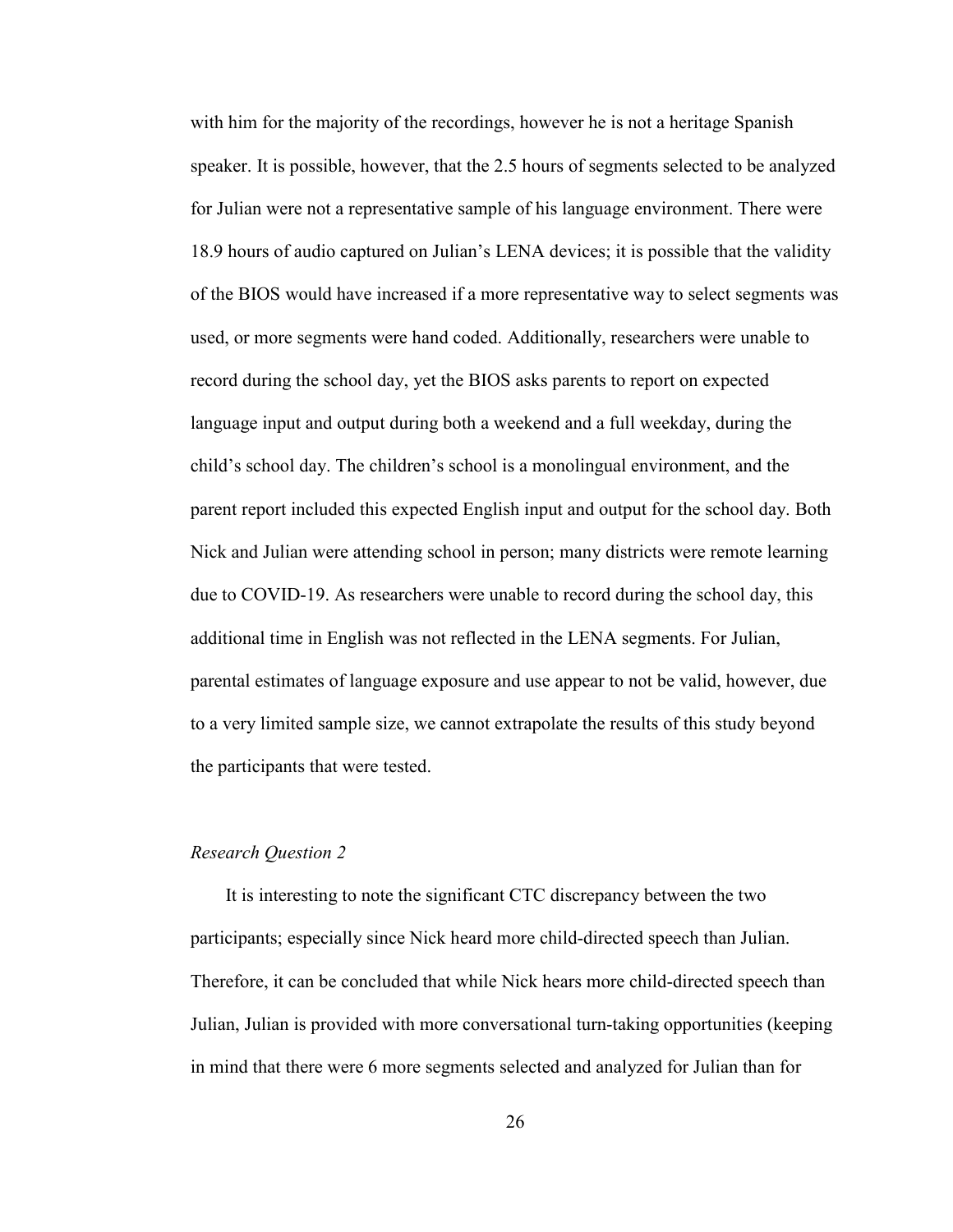Nick). Not only is it important to talk to your child, but it is critical to offer him or her turn-taking opportunities. Providing your child with a chance to engage in conversation directly contributes to their expressive skills in that language. These findings are inconsistent with previous research showing that monolingual motherchild pairs take more conversational turns than bilingual children (Shanks, 2016). It is important to note that the participants in the Shanks (2016) study were significantly younger (2-year-olds) than participants in this study which may also contribute to the difference in findings. Additionally, this is inconsistent with findings from Peredo et al. (2020) who found that Spanish-speaking Latino caregivers from lowsocioeconomic backgrounds used a directive interaction style that resulted in few communicative opportunities. It is important to note, however, that Julian was matched on SES with Nick, and that Julian is an English dominant bilingual, not a Spanish-speaking monolingual. When Dyer et al. (2014) examined the interaction styles of English and Spanish-speaking Latina mothers with their 2 and 3-year olds, they found that 50% of mothers identified with a "child-oriented" interaction style and 45% of mothers identified with "directive". While interaction style and language status are not reported specifically, 60.5% of Latina mothers were Latina-oriented, 29.5% were bicultural and 5.7% were American-oriented; 80% of all Latina mothers completed the home interview in Spanish, but the percent of mothers who are bilingual is not reported. While the majority of mothers used Spanish and were Latinaoriented, it is not possible to attribute interaction style to language or culture. This research question exploring opportunities for turn-taking needs to be analyzed with a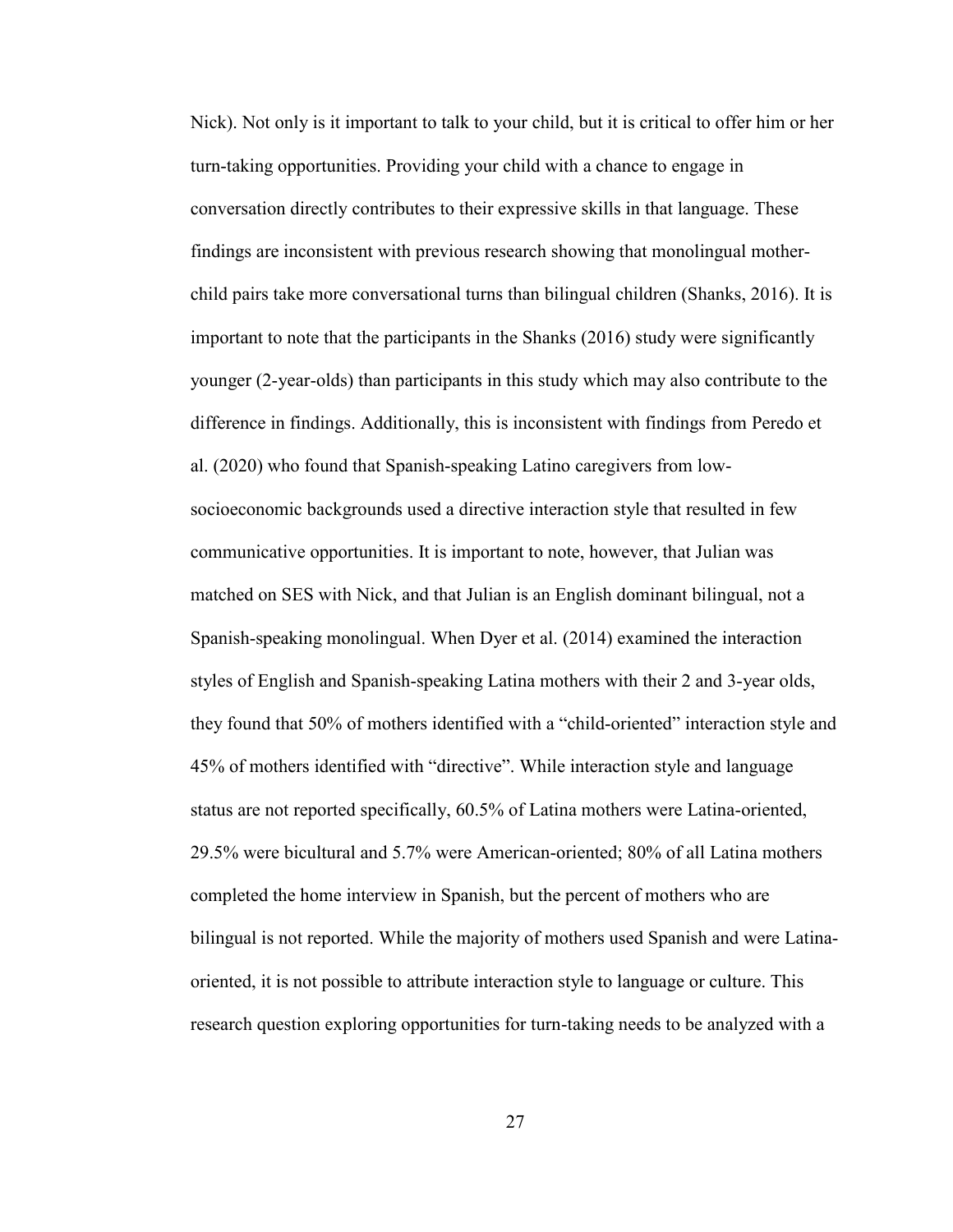larger group of monolinguals and bilinguals before making conclusions about potential cultural differences.

#### **Limitations & Future Directions**

Due to COVID-19, the sample size for this study was limited to a case study. Researchers had intended to select 10 monolingual and 10 bilingual participants who were closely matched on critical factors such as number of siblings in the house and birth order (Bridges & Hoff, 2014), socioeconomic status and gender. However, given necessary modifications to the study methods due to COVID-19, Julian and Nick were not matched on all critical factors mentioned above. Nick is an only child and Julian has a younger sibling. While this did not affect the other child language input since Julian's sibling is an infant, it is possible that it may have affected the amount of overheard speech that Julian was exposed to. Julian's parents directed some speech to the infant, creating more opportunities for overheard speech for Julian. It is also possible that having a sibling affected the amount of child-directed speech that Julian heard; the parents potentially split their attention and speech between Julian and his sibling.

An additional qualitative group analysis was intended to be conducted to examine potential differences in cultural expectations for conversational turn-taking, however this group analysis did not occur during the duration of this thesis due to the small sample size. One monolingual participant and one bilingual participant have been coded and analyzed so far, distinguishing overheard speech from child-directed speech in each language. It is critical to identify amount of child-directed speech and explore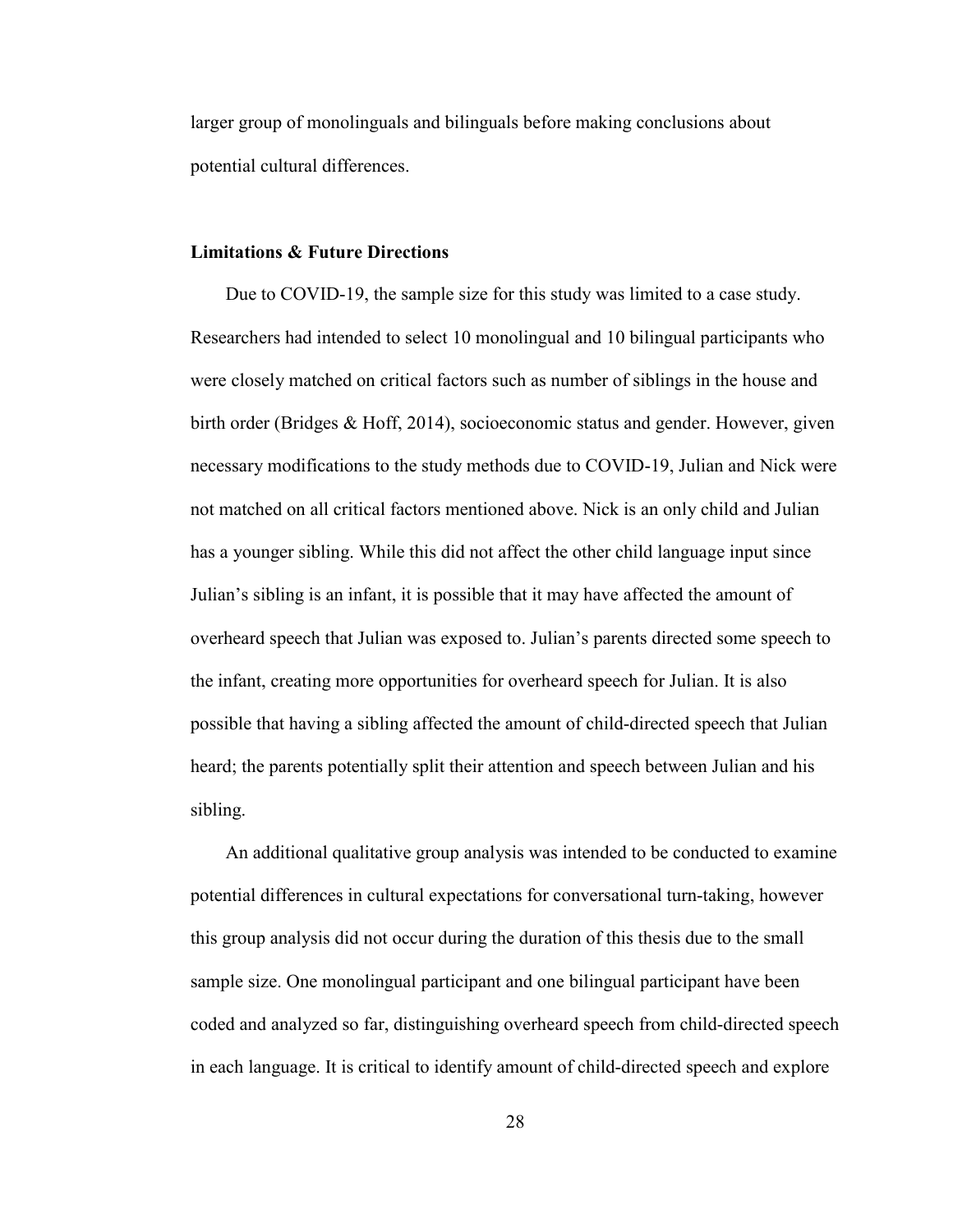number of conversational turns between the child and the language speaker in order to obtain a better understanding of the quality of the child's language environment (Gollan et al., 2015; Shanks, 2016). This qualitative group analysis exploring CTC and child-directed speech will be conducted once a larger group of monolingual and bilingual children have participated in the study.

A second limitation is that we only had one bilingual researcher hand coding the LENA audio recordings in the lab and had a limited number of personnel that had been properly trained to hand code segments as this is a very time-consuming process. While Julian recorded 18.9 total hours of audio, 2.5 hours of representative segments were selected, coded and analyzed due to limited bilingual personnel and time constraints. It is possible that if researchers were able to code and analyze more segments, the findings may reveal a stronger correlation between parent report and observed language environment.

Another limitation was that our participants were older than the age that the LENA device was initially intended to be used for. Nick and Julian are 9, whereas the LENA device is validated for use with children up to age 6 (Romeo et al., 2018). While hand coding was ultimately used in our comparison between the two measures (not automated word counts) and our hand coders were presumably accurate in identifying speaker identity as adult or child and, researchers tried to align automated CTC estimates to totals from the corresponding hand coded audio segment and the counts did not align (the LENA reported one of Nick's segments had 16 conversational turn counts, but when hand coded, researchers only identified 7 conversational turns between the child and adult). It is possible that the LENA device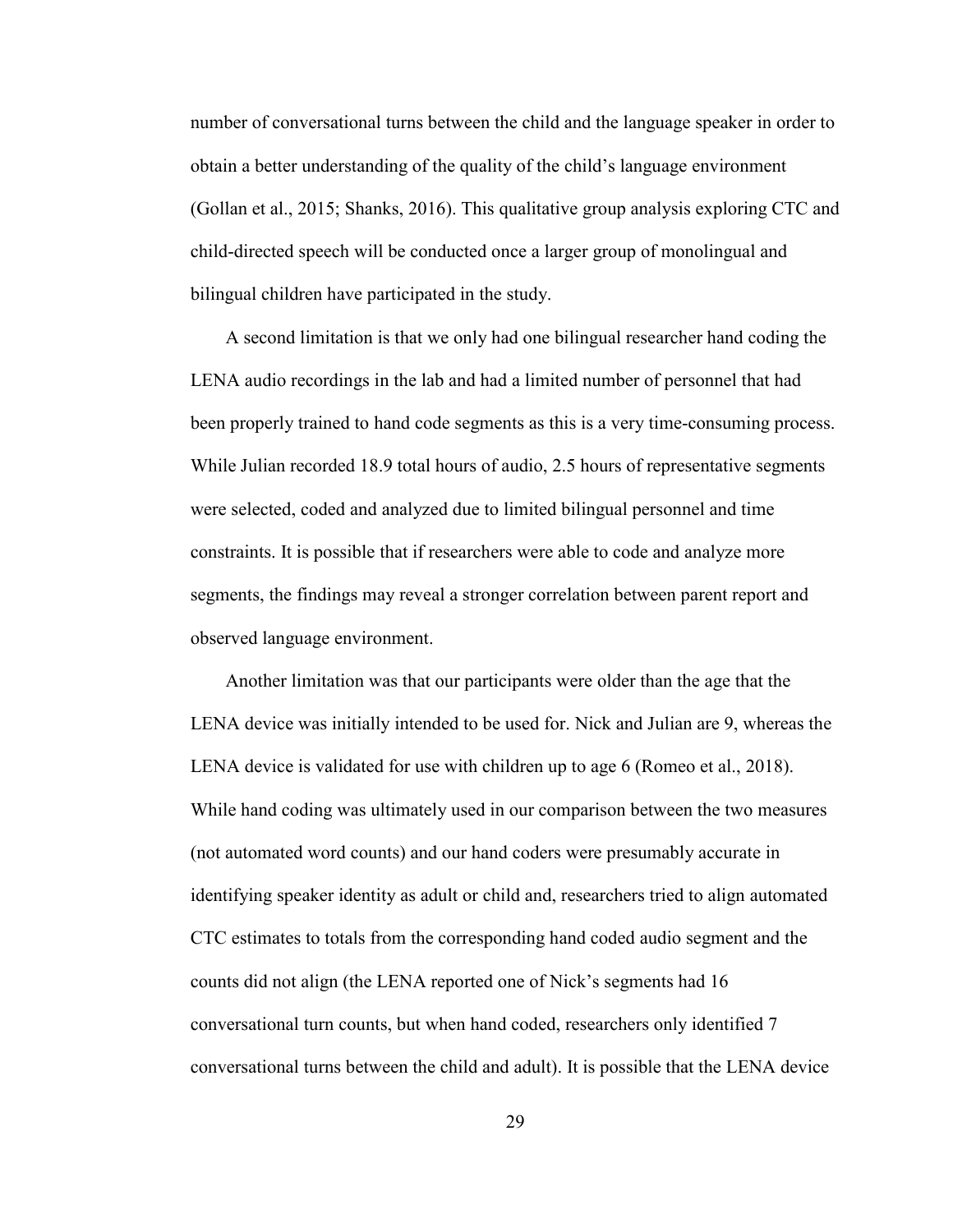coded the participant's vocalizations as adult female in the automatic speechrecognition word count estimates, altering the adult word count and impacting the CTC totals. It is important to note that the samples analyzed for each participant were not equivalent; Nick 24 segments and Julian had 30.

Given the limitations mentioned above, future research should explore these questions with a larger group of monolingual and bilingual children. Additionally, researchers should strive to record the child's school day environment since the BIOS asks parents to report on a typical weekday. Following recording with the LENA device, parents should be provided with an opportunity to report on how representative they feel that specific day was when compared to their typical schedule. Researchers should train more bilingual personnel to code so that a larger number of segments can be analyzed per participant. Lastly, CTCs may need to be calculated for older children by hand coding rather than estimated by the LENA Pro Software. Future studies might also explore this question with bilingual participants who attend a school with a dual language program rather than an English-only school.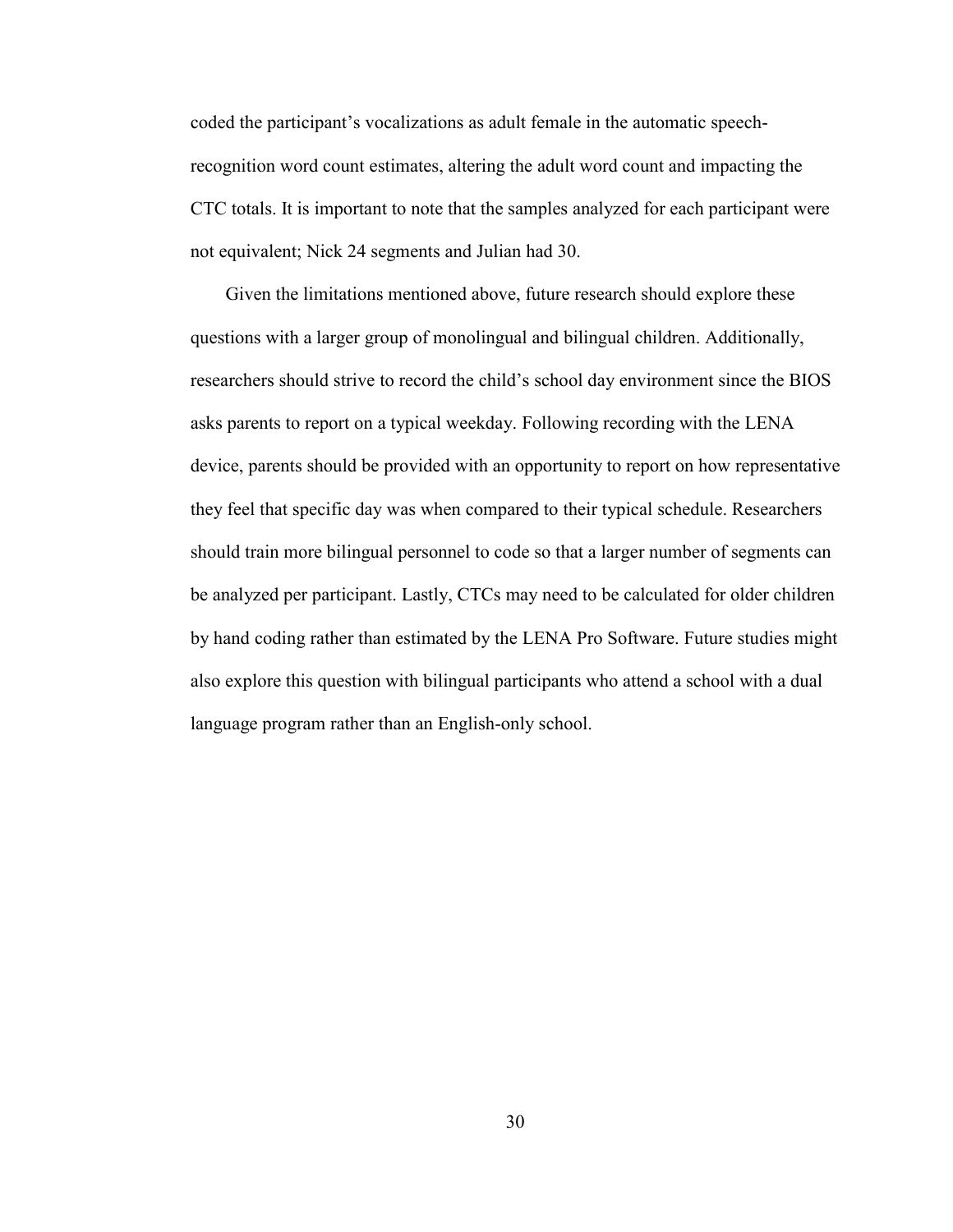#### BIBLIOGRAPHY

- Baron, A., Bedore, L. M., Peña, E. D., Lovgren-Uribe, S. D., López, A. A., & Villagran, E. (2018). Production of Spanish grammatical forms in U.S. bilingual children. *American Journal of Speech-Language Pathology, 27(3)*, 975–987. https://doi.org/10.1044/2018\_AJSLP-17-0074
- Bedore, L. M., Peña, E. D., Summers, C. L., Boerger, K. M., Resendiz, M. D., Greene, K., Bohman, T. M., & Gillam, R. B. (2012). The measure matters: Language dominance profiles across measures in Spanish–English bilingual children. *Bilingualism (Cambridge, England), 15(3),* 616–629. https://doi.org/10.1017/S1366728912000090
- Bridges, K., & Hoff, E. (2014). Older sibling influences on the language environment and language development of toddlers in bilingual homes. *Applied Psycholinguistics*, *35*(2), 225–241.

https://doi.org/10.1017/S0142716412000379

- Dyer, N., Owen, M. T., & Caughy, M. O. (2014). Ethnic differences in profiles of mother–child interactions and relations to emerging school readiness in African American and Latin American children. *Parenting, Science and Practice*, *14*(3–4), 175–194. https://doi.org/10.1080/15295192.2014.972756
- Fishman, J. A., & Cooper, R. L. (1969). Alternative measures of bilingualism. *Journal of Verbal Learning and Verbal Behavior, 8(2),* 276-282.
- Ford, M., Baer, C., Xu., Yapnel, U., & Gray, S. (2008). The LENA language environment analysis system: audio specifications of the DLP-012 (Technical Report LTR-03-2). Boulder, CO: LENA Foundation.
- Ganek, H., & Eriks-Brophy, A. (2018). Language ENvironment analysis (LENA) system investigation of day long recordings in children: A literature review. *Journal of Communication Disorders, 72,* 77–85. https://doi.org/10.1016/j.jcomdis.2017.12.005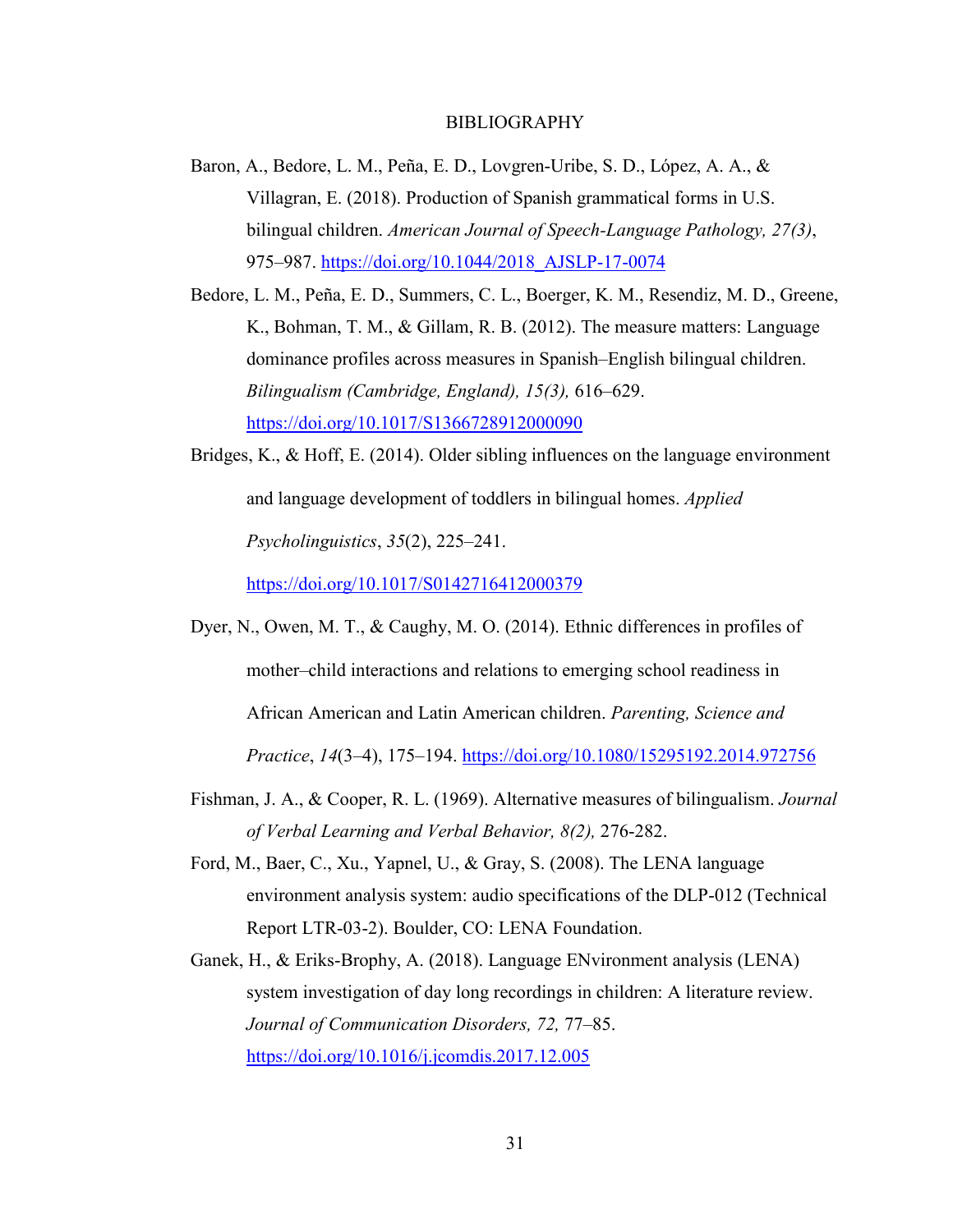- Gilkerson, J., Richards, J. A., Warren, S. F., Oller, D. K., Russo, R., & Vohr, B. (2018). Language experience in the second year of life and language outcomes in late childhood. *Pediatrics, 142(4)*. https://doi.org/10.1542/peds.2017-4276
- Gollan, T. H., Starr, J., & Ferreira, V. S. (2015). More than use it or lose it: the number of speakers effect on heritage language proficiency. *Psychonomic Bulletin & Review, 22(1)*, 147–155. https://doi.org/10.3758/s13423-014-0649- 7
- Greenwood, C., Schnitz, A., Dwight, I., Tsai, S., & Carta, J. (2018). Automated language environment analysis: A research synthesis. *American Journal of Speech-Language Pathology, 27(2),* 853–867. https://doi.org/10.1044/2017\_AJSLP-17-0033
- Grosjean, F. (1998). Studying bilinguals: Methodological and conceptual issues. *Bilingualism: Language and Cognition, 1(2)*, 131-149.
- Grosjean, F. (2011, December 7). Visualizing One's Languages. *Life as a Bilingual.*  http://www.psychologytoday.com/blog/life-bilingual/201112/visualizing-oneslanguages
- Hoff, E., Core, C., Place, S., Rumiche, R., Señor, M., & Parra, M. (2012). Dual language exposure and early bilingual development. *Journal of Child Language, 39(1)*, 1–27. https://doi.org/10.1017/S0305000910000759
- Hoff, E., Core, C., Place, S., Rumiche, R., Señor, M., & Parra, M. (2012). Dual language exposure and early bilingual development. *Journal of Child Language, 39(1)*, 1–27. https://doi.org/10.1017/S0305000910000759
- Houwer, A. D., Bornstein, M. H., & Leach, D. B. (2005). Assessing early communicative ability: A cross-reporter cumulative score for the MacArthur CDI. *Journal of Child Language, 32(4),* 735–758. https://doi.org/10.1017/S0305000905007026
- Mancilla-Martinez, J., Gámez, P. B., Vagh, S. B., Lesaux, N. K., Nippold, M., & Alt, M. (2016). Parent reports of young Spanish-English bilingual children's productive vocabulary: a development and validation study. *Language, Speech & Hearing Services in Schools, 47(1)*, 1–15. https://doi.org/10.1044/2015 LSHSS-15-0013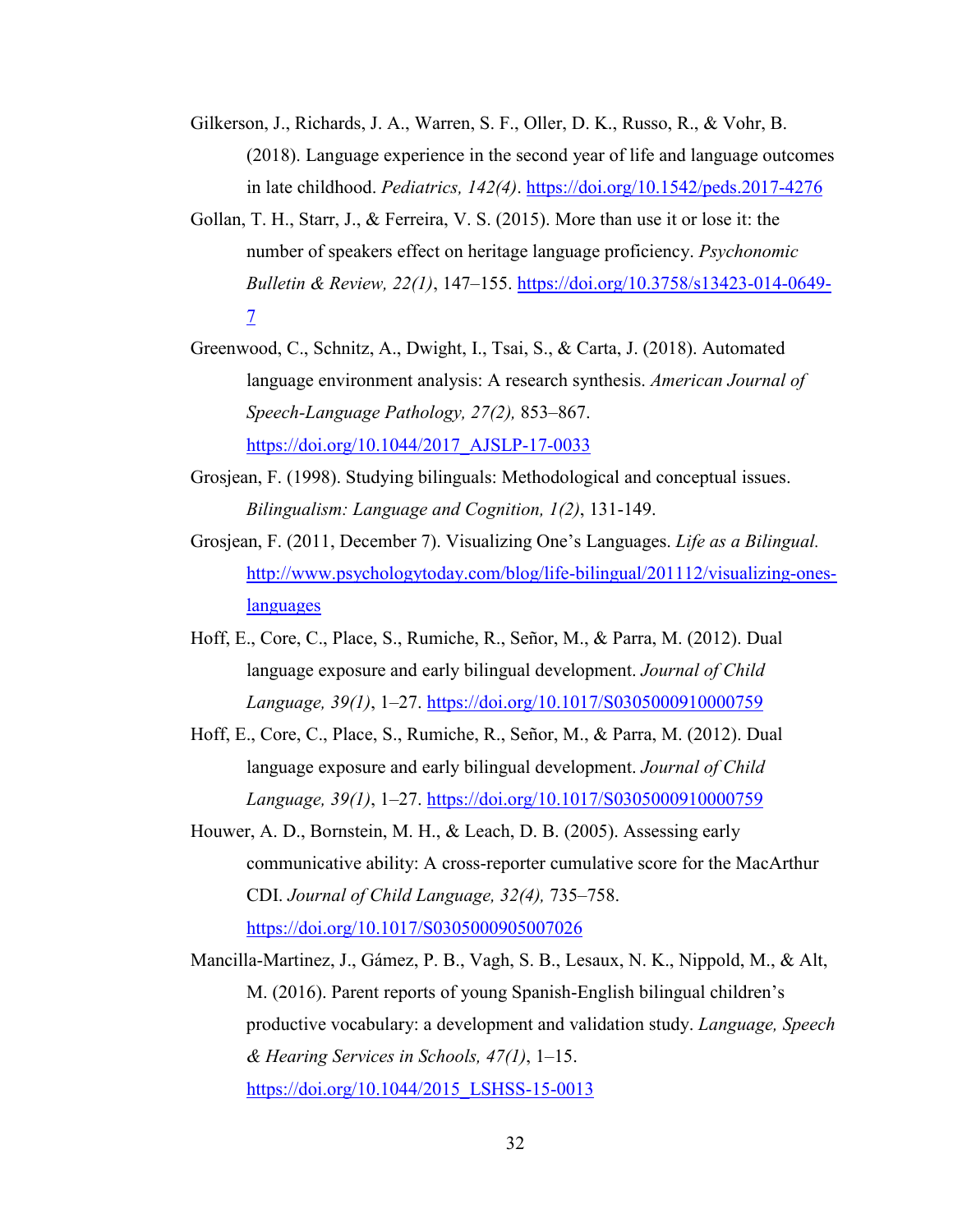- Marchman, V. A., Martínez, L. Z., Hurtado, N., Grüter, T., & Fernald, A. (2017). Caregiver talk to young Spanish-English bilinguals: Comparing direct observation and parent-report measures of dual-language exposure. *Developmental Science, 20(1), e*12425. https://doi.org/10.1111/desc.12425
- Orena, A. J., Byers-Heinlein, K., & Polka, L. (2019). Reliability of the language environment analysis recording system in analyzing French-English bilingual speech. *Journal of Speech, Language, and Hearing Research, 62*(7), 2491– 2500. https://doi.org/10.1044/2019\_JSLHR-L-18-0342
- Pearson, B. Z., Fernández, S. C., Lewedeg, V., & Oller, K. (1997). The relation of input factors to lexical learning by bilingual infants. *Applied Psycholinguistics, 18(1),* 41–58. https://doi.org/10.1017/S0142716400009863
- Peña, E. D., Gutierrez-Clellen, V. F., Iglesias, A., Goldstein, B. A., & Bedore, L. M. (2018). *Bilingual Input/Output Survey (BIOS).* Baltimore, MD: Brookes Publishing.
- Peredo, T. N., Dillehay, K. M., & Kaiser, A. P. (2020). Latino caregivers' interactions with their children with language delays: A comparison study. *Topics in Early Childhood Special Education*, *40*(1), 52–63. https://doi.org/10.1177/0271121419900269
- Place, S., & Hoff, E. (2011). Properties of dual language exposure that influence twoyear-olds' bilingual proficiency. *Child Development, 82(6), 1834–1849.*  https://doi.org/10.1111/j.1467-8624.2011.01660
- Ribot, K. M., Hoff, E., & Burridge, A. (2018). Language use contributes to expressive language growth: evidence from bilingual children. *Child Development, 89(3),* 929–940. https://doi.org/10.1111/cdev.12770
- Romeo, R. R., Leonard, J. A., Robinson, S. T., West, M. R., Mackey, A. P., Rowe, M. L., & Gabrieli, J. D. E. (2018). Beyond the 30-million-word gap: Children's conversational exposure is associated with language-related brain function. *Psychological Science, 29(5)*, 700–710. https://doi.org/10.1177/0956797617742725
- Shanks, K. F. (2016). Properties of child-directed speech in mothers' native and nonnative languages: A comparison of English monolingual and Spanish-